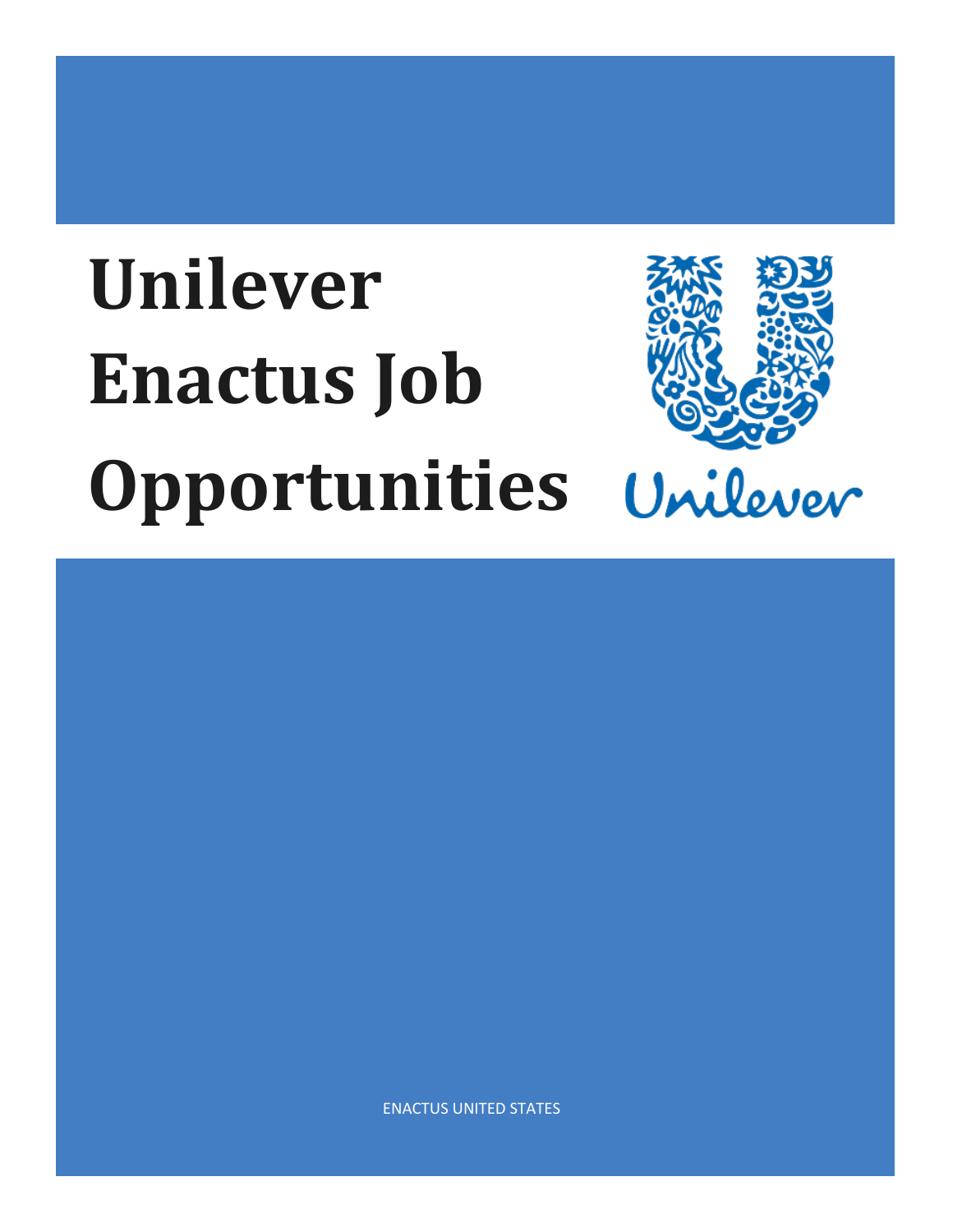# **Contents**

| 2021 Customer Development Internship (Job Number: 200003GG)  18 |  |
|-----------------------------------------------------------------|--|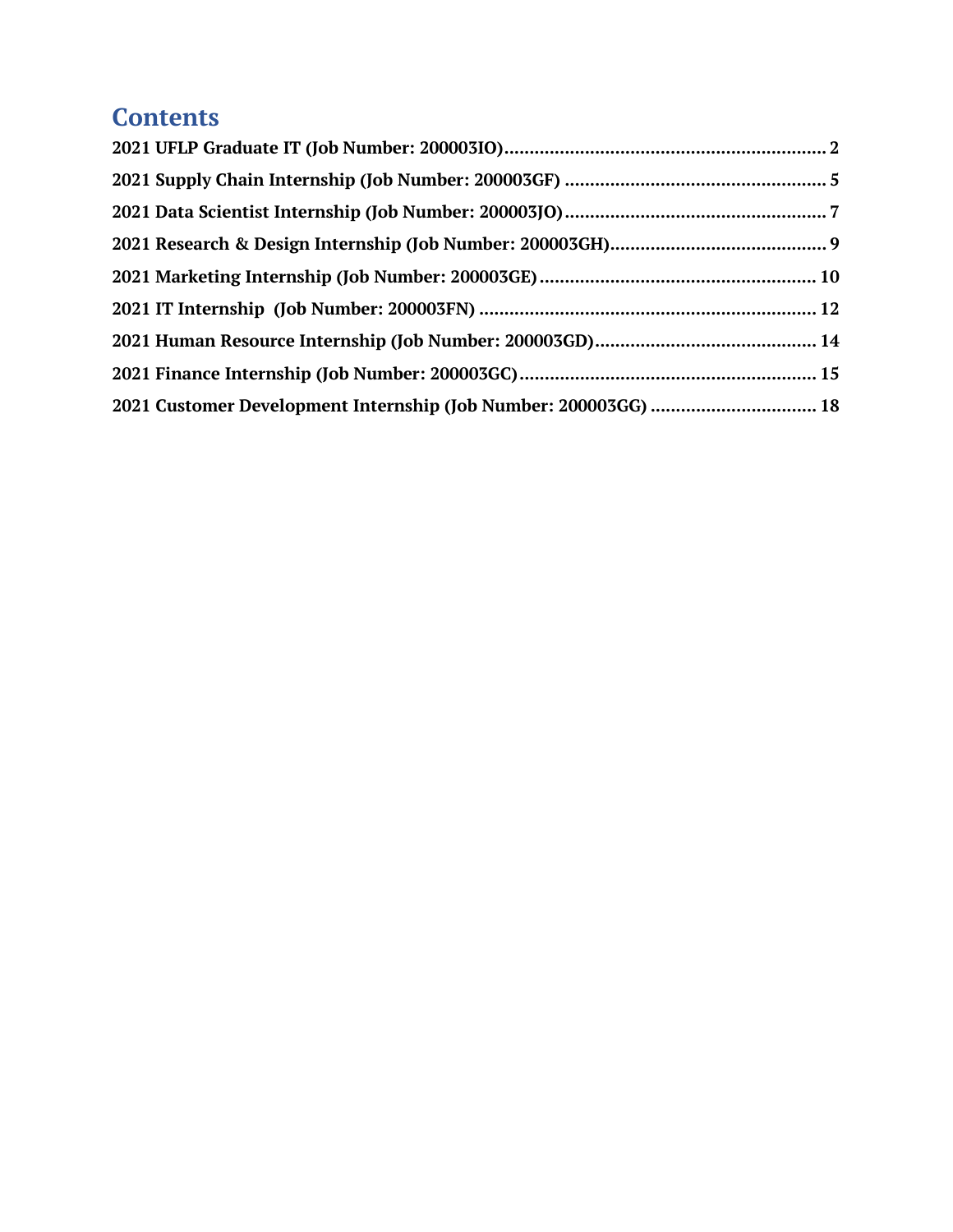# <span id="page-2-0"></span>**2021 UFLP Graduate IT (Job Number: 200003IO)**

A better business. A better world. A better you. At Unilever you are more than your job title, you are part of the world's most successful, purpose-led business. Work with brands that are well-loved around the world, that improve the lives of our consumers and the communities around us. We produce world-leading brands including Lipton, Knorr, Dove, Axe, Hellmann's and Degree, alongside trusted local names and innovative-forward thinking brands like Ben & Jerry's, The Dollar Shave Club and Seventh Generation.

Work alongside brilliant and inspiring business leaders and colleagues. If you want to feel proud of what you do and make others proud too, join us. Get a glimpse into life at Unilever and discover how you can help make a better business, a better world and a better you. Background and Purpose of the Job Information technology, analytics, and digital programs are the cornerstone of business success. As an IT Unilever Future Leader (UFL) you will lead Unilever in enabling innovation, delivering change, and ensuring technology stability for our company's success. An IT professional at Unilever learns and masters the changing technology landscape to improve operations and keep Unilever at the forefront of change. This rotational opportunity will give you exposure to new technology and allow you to directly influence the path that Unilever takes.

You will not be alone in this effort. Unilever employs industry leading professionals in every area of our business. You will learn and become a synergizing force for knowledge and change in this role.

#### *Key Management Technology Track Rotations: IT Innovation*

The pace of change in technology is rapid. Partnering with external 3rd parties and internal tech teams, you will lead this change by landing key innovations. Sitting together with local teams and partnering with key business functions, an IT UFL ensures that the innovations are designed for Unilever's needs and are effective on day 1. Partnership in North America means knowing the tech opportunities, programs, and global knowledge, to guide business functions through the IT world. You will learn and provide strategic partnership with these business functions to ensure that technology is an advantage, and not a risk. Information and Analytics "Data is the new Oil". Data is the key enabler for today's fastest

growing industries. Technology to support the collection, analysis, and presentation of data will shape the way Unilever grows and succeeds in today's economy. As an IT UFL you will enable and support the core technologies that deal with data at a massive scale. Learning and leading in these skills, I&A enabled team members will initiate transformative projects to bring clear and valuable data to our business.

#### *IT Support Services*

Day to day operations ensure that the new technology and innovations can be used by all our employees. The IT support landscape must be understood and enabled for success. An IT UFL can identify risk, and plan process changes to ensure that technology works for Unilever and does not slow down productivity.

#### *Change Management*

As technology and processes change, the people that use this technology must meet that change head on. Unilever IT professions must support the communities they enable. Strong partnership in change management is key, as ways of working evolve for greater speed and agility.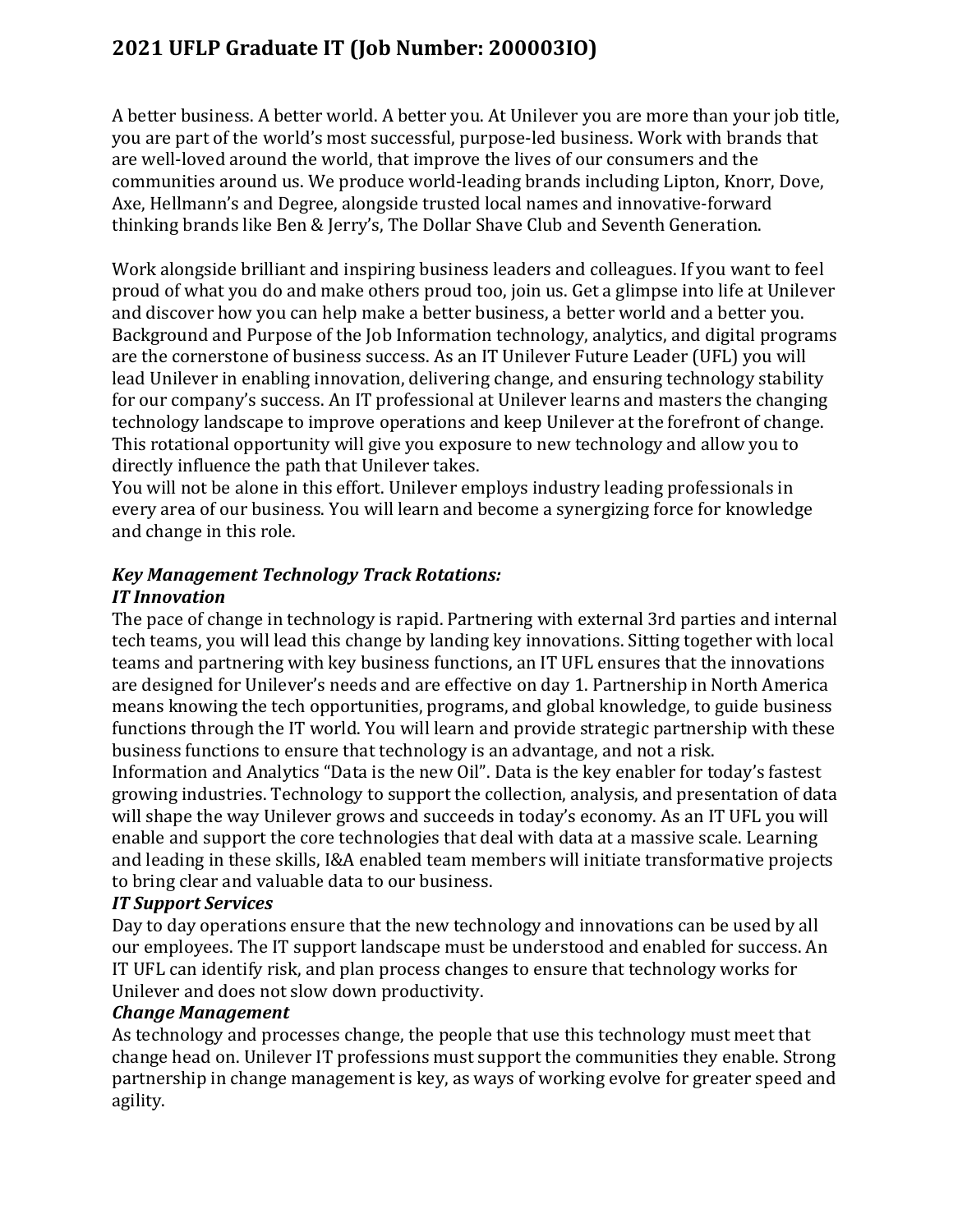# *Who You Are and What You'll Do*

The Unilever Future Leaders Program (UFLP) is a global initiative enabling Unilever to build a strong talent pipeline that will support and lead our business growth. UFLP is a 36 month rotational leadership development program for which we recruit top-performing undergraduate talent who demonstrate the potential to become managers within 3 years. You'll be hired into a function and develop your leadership skills by working on live projects which offer you all the experience you need to become ready for your first management role.

Each of our UFLs will gain an understanding of how we make and sell our products, become immersed in our sustainability initiatives, understand and experience first-hand our global markets, and build people management skills and financial acumen. Along the way you will develop deep core professional skills and leadership through a robust support network of business professionals.

We look for people who want to know and experience the inner workings of a vast business. It's about commitment, real people skills, and a passion for the fun and meaningful work at Unilever. Come live your purpose and grow with us.

# *How it works:*

- 36-Month Rotation Program (3 rotations each 10-12 months)
- 1 Functional Roadmap Based on Your Business Area
- 1 Retail and/or out of function rotation

Each UFL journey traditionally begins with a Retail Rotation. Pending adequate containment of COVID-19 and employee safety, UFLs will spend 8-12 weeks working alongside a retail representative within a local territory that spans a variety of customers. UFLs will gain a valuable perspective of the industry at the store level.

# *International Exposure*

As a Global company Unilever offers the opportunity to work across a variety of markets and learn the unique differences that make each country and business area successful.

- Formal Training + Informal Learning<br>• Mentorship + Exposure to Senior Lead
- Mentorship + Exposure to Senior Leaders + Peer Network<br>• High Levels of Performance and Delivery
- High Levels of Performance and Delivery
- Opportunity to compete for Manager-Level positions upon successful program completion

# *What You'll Need to Succeed*

- Are you a Visionary... Who can Learn Leadership Fast?<br>• Are you a Flexible, Agile Change Agent?
- Are you a Flexible, Agile Change Agent?
- Are you a Champion of Sustainability in Business Practices & Growth?<br>• Are you a Proactive Learner?
- Are you a Proactive Learner?
- Are you an Adventurous Risk-Taker?
- Are you Analytically Minded and Technologically savvy?<br>• Are you committed to Diversity of Thought and to creatin
- Are you committed to Diversity of Thought and to creating a culture of Inclusion?
- Are you a Future Professional with Cultural Dexterity and Passion for Development?
- Are you Passionate about the "Fast Moving Consumer Goods" (FMCG) Industry?<br>• Do you own, use, and love Unilever's brands?
- Do you own, use, and love Unilever's brands?
- Do you want to have a real business impact from Day 1 of your career?

If you answered yes to all of these questions, then you may be a Unilever Future Leader! Minimum Requirements & Qualifications of Unilever Future Leaders: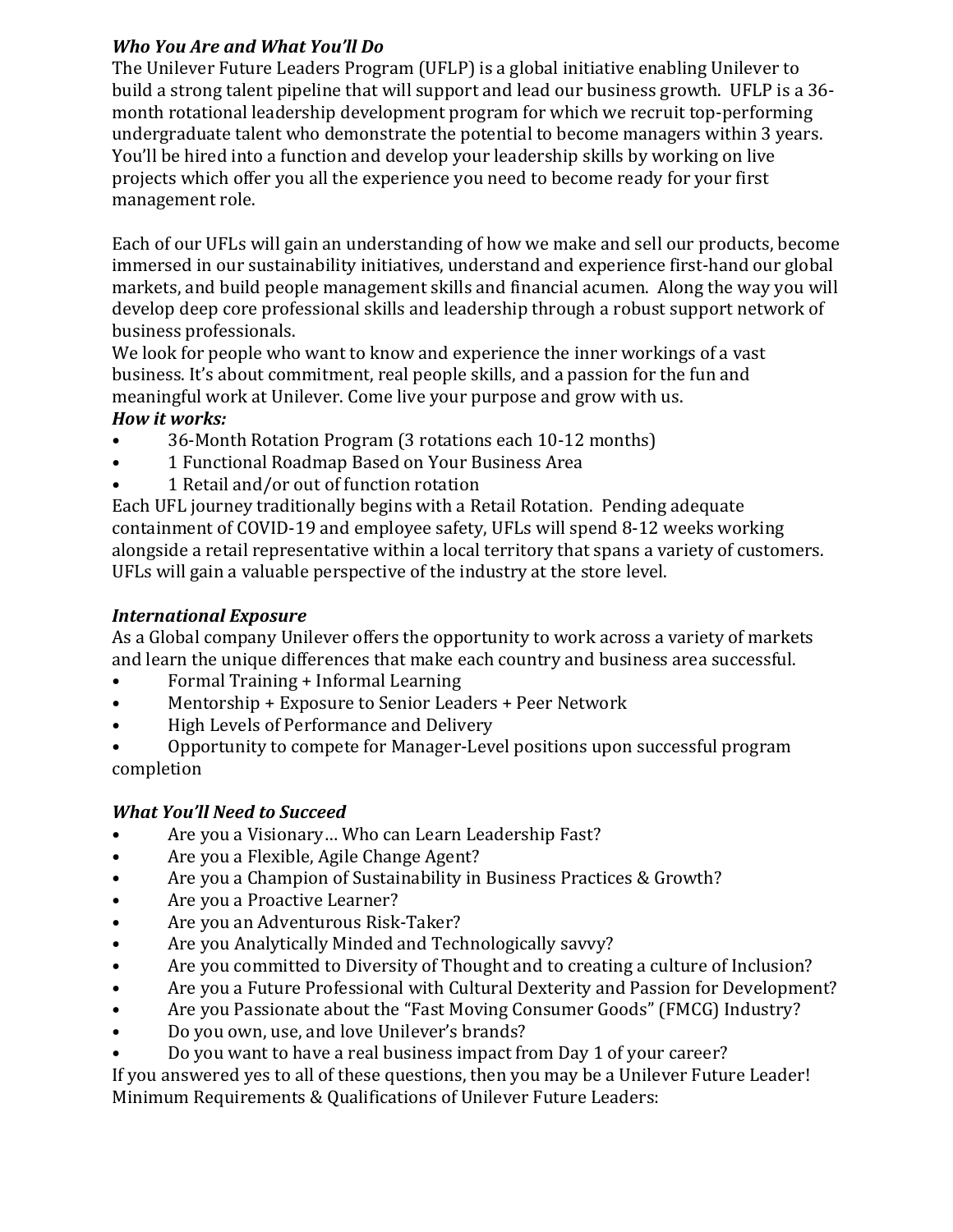- Successful completion of BA/BS degree preferably with a concentration in technology<br>• Technical Proficiency
- Technical Proficiency<br>• Creative Thinking
- Creative Thinking<br>• Basic understandir
- Basic understanding of FMCG industry<br>• Ability to take key data points and drive
- Ability to take key data points and drive them into actionable insights<br>• Passion for delivering technology for business benefits
- Passion for delivering technology for business benefits<br>• Ability to be geographically mobile and collaborate virt
- Ability to be geographically mobile and collaborate virtually<br>• Experience in managing a project
- Experience in managing a project<br>• Self-motivated with high ambition
- Self-motivated with high ambition to support deliverables<br>• Strong communication skills
- Strong communication skills
- Demonstrated effectiveness of performing well within a team environment<br>• Demonstrated ability to solve problems with a "can do" mentality
- Demonstrated ability to solve problems with a "can do" mentality<br>• Ability to manage time effectively
- Ability to manage time effectively

#### *Possible work locations:*

- Trumbull, CT or Englewood Cliffs, NJ, and virtual working
- Potential for a short-term assignment in various international locations CANDIDATES MUST BE LEGALLY AUTHORIZED TO WORK IN THE U.S.

All qualified applicants will receive consideration for employment and will not be discriminated against on the basis of race, color, religion, sex, sexual orientation, national origin, age, disability, protected veteran status, or other protected class in accordance with applicable federal, state, and local laws. Unilever takes affirmative action in support of its policy to and advance in employment individuals who are minorities, women, protected veterans, and individuals with disabilities.

Life at Unilever is a lot of fun – just like our application process! Check out what you'll experience when you apply for one of our internships or co-ops:

• **Application** - Start by completing our simple online application. You can import your details from your LinkedIn profile to speed up the process. You can only apply to one function, so carefully consider which role you would like to pursue before applying.

• **Assessment** - After your application, if you meet the basic requirements, we'll invite you to participate in a series of fun games that looks at different cognitive, emotional, and social traits. This will help us find the best fit for you and you will receive personalized feedback after completing the games.

• **Digital Interview** – Upon successful completion of the assessment, you will be invited to participate in a digital interview where you can solve real-world problems using Unilever scenarios. This will give you insight into our company culture and how we do business. The interview is split into two parts – three short hypothetical questions followed by a business case. You can record and complete your video anytime, anywhere. All you need is a computer or mobile device with access to video recording (usually standard in most devices) and a stable internet connection.<br>• Discovery Center – Once the interview interview

• **Discovery Center** – Once the interview is complete, we'll invite our top matches to participate virtually and/or in one of our NA HQ facilities (depending on which job you applied for), in a truly immersive experience. You'll get to experience a number of exciting activities and projects along with your peers, meet our leaders, and receive personalized coaching and feedback. The exercises are designed around a real business case study, enabling us to tap into your potential while giving you further insight into what it's really like to work at Unilever.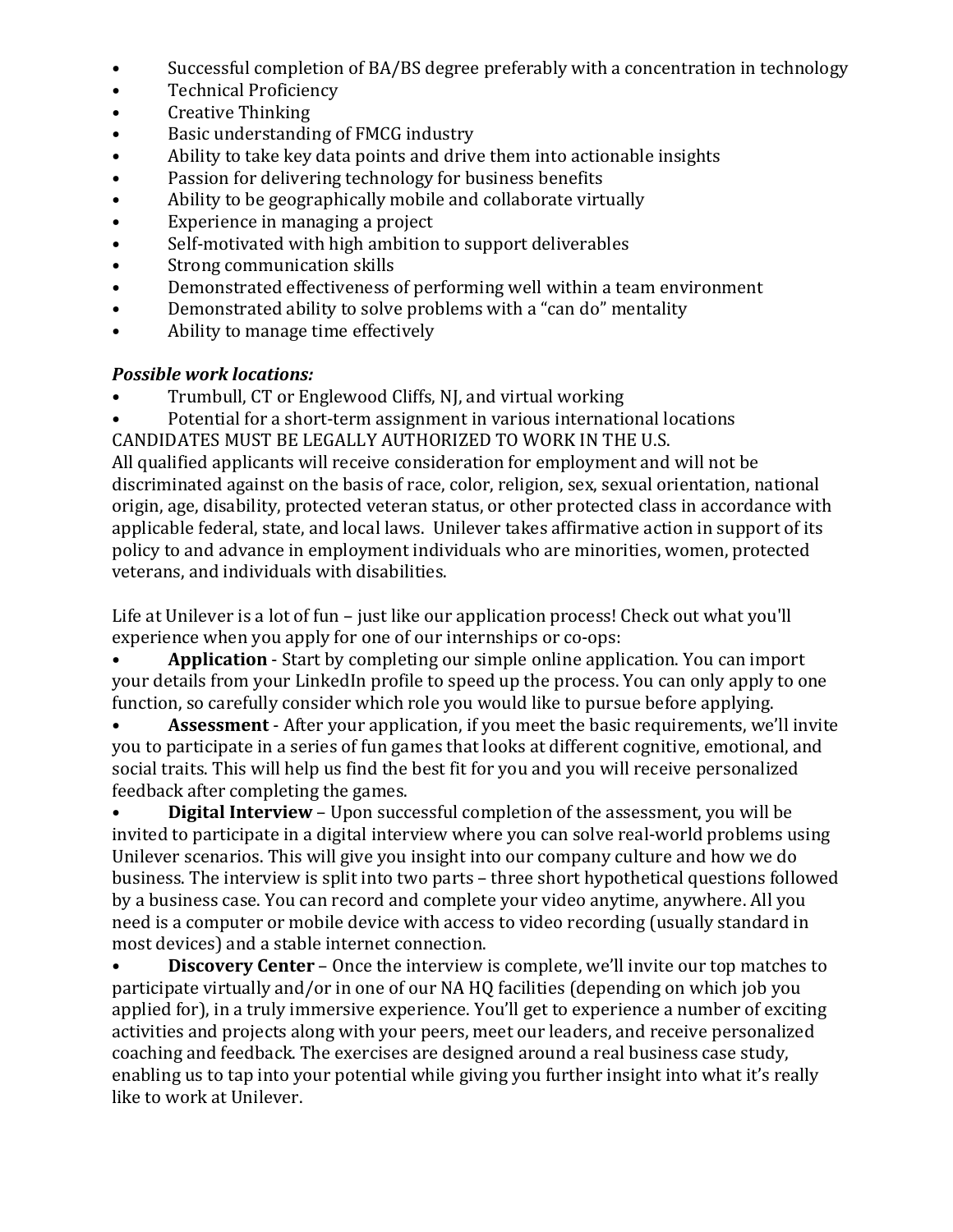• Please add careers@unilever.com to your safe senders list, and ensure your mobile phone number is correctly entered in your application. Please check your spam folder if you are expecting communication

#### *What We Can Offer You*

Culture for Growth | Top Notch Employee Health & Well Being Benefits | Every Voice Matters | Global Reach | Life at Unilever | Careers with Purpose | World Class Career Development Programs | Check Out Our Space | Focus on Sustainability

Unilever is an organization committed to diversity and inclusion to drive our business results and create a better future every day for our diverse employees, global consumers, partners, and communities. We believe a diverse workforce allows us to match our growth ambitions and drive inclusion across the business. Equal Opportunity/Affirmative Action Employer. Minorities/Females/Protected Veterans/Persons with Disabilities Applicants and employees are protected from discrimination under Federal law. For more information, please see EEO is the Law Employment is subject to verification of prescreening tests, which may include drug screening, background check, credit check and DMV check.

# *Apply – [here](https://unilever.taleo.net/careersection/iam/accessmanagement/login.jsf?lang=en&redirectionURI=https%3A%2F%2Funilever.taleo.net%2Fcareersection%2Fapplication.jss%3Flang%3Den%26type%3D1%26csNo%3D10040%26portal%3D6170030171%26reqNo%3D1129675%26isOnLogoutPage%3Dtrue&TARGET=https%3A%2F%2Funilever.taleo.net%2Fcareersection%2Fapplication.jss%3Flang%3Den%26type%3D1%26csNo%3D10040%26portal%3D6170030171%26reqNo%3D1129675%26isOnLogoutPage%3Dtrue)*

# <span id="page-5-0"></span>**2021 Supply Chain Internship (Job Number: 200003GF)**

A better business. A better world. A better you. At Unilever you are more than your job title, you are part of the world's most successful, purpose-led business. Work with brands that are well-loved around the world, that improve the lives of our consumers and the communities around us. We produce world-leading brands including Lipton, Knorr, Dove, Axe, Hellmann's and Omo, alongside trusted local names and innovative-forward thinking brands like Ben & Jerry's, The Dollar Shave Club and Dermalogica.

Work alongside brilliant and inspiring business leaders and colleagues. If you want to feel proud of what you do and make others proud too, join us. Get a glimpse into life at Unilever and discover how you can help make a better business, a better world and a better you.

#### *Background & Purpose of the Job*

Are you a future Supply Chain Leader??? If so, Unilever is looking for YOU to join our corporate teams in either our CT or NJ office! The program is the primary pathway to beginning a Supply Chain career at Unilever. The purpose of the program is to introduce you to Unilever through a challenging and rewarding experience, which offers you the opportunity to lead a Supply Chain project and build your knowledge to become a leader in supply chain! Corporate Supply Chain interns could work in a variety of areas in Supply Chain including planning, procurement, logistics, customer service or quality. During your internship, you will develop your leadership style, strengthen your analytical skills, and refine your presentation skills. As a Supply Chain intern, you will be paired with a mentor who will support you during your internship. Upon completion of your internship, you may be invited to join Unilever as a full-time employee.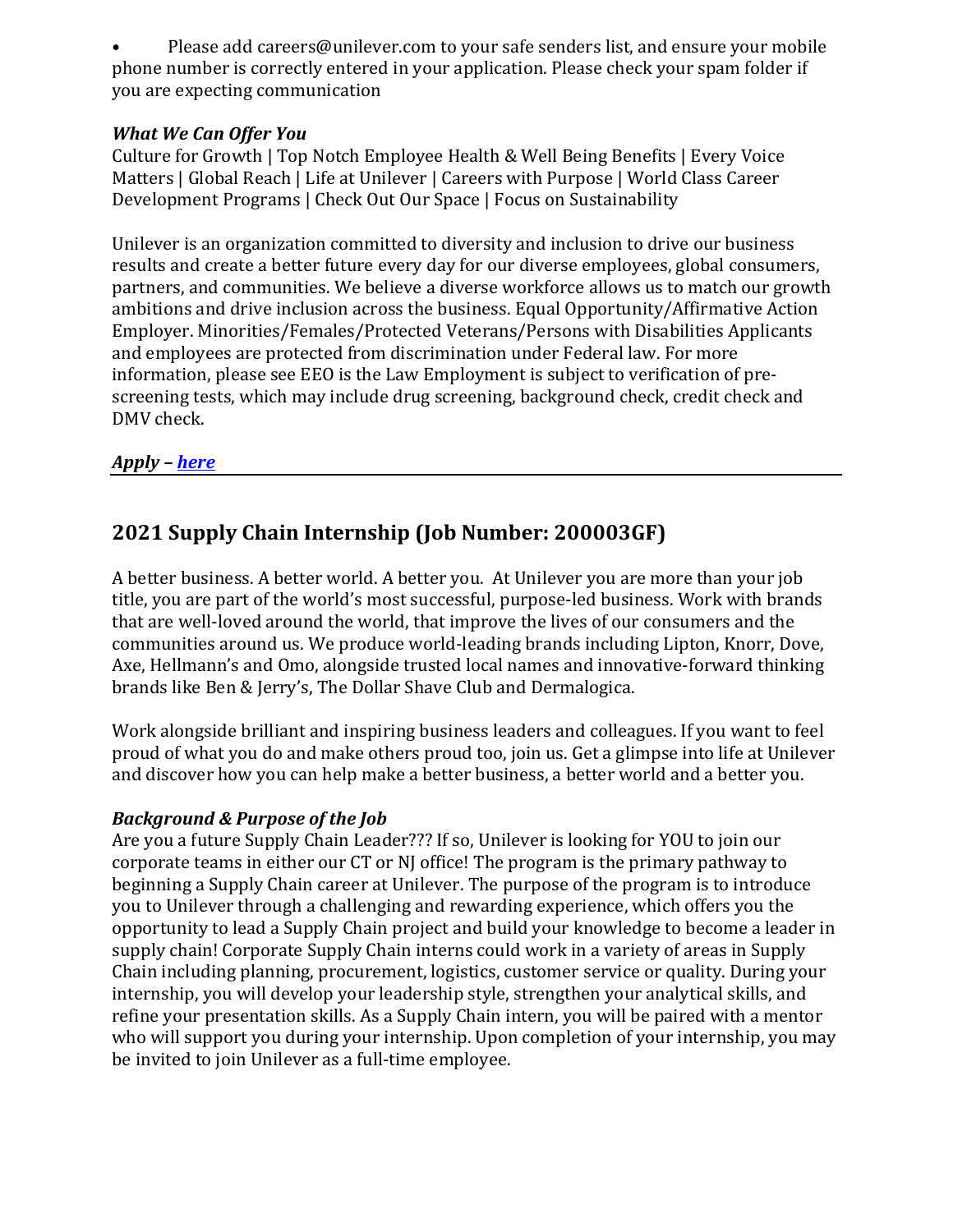#### *Who You Are & What You'll Do*

- You're a born leader: You are results driven and have a strong bias for action
- You're a dot connector: You are innovative, resourceful, willing to overcome challenges and motivated to improve or create something new
- You love to win, and have fun doing it: You are up for the challenge. You will connect with the greater Supply Chain community to build your network and expertise.

# *What You'll Need To Succeed*

- Interest in developing a career in Supply Chain (all majors welcome to apply)
- Record of academic excellence with a minimum GPA of 3.0
- Can work for the full 10-week summer internship full time
- Ability to relocate and willingness to work in one of Unilever's corporate locations
- Interested in exploring multi-functional assignments within the Supply Chain (Planning, Procurement, Customer Service, Logistics, Quality)
- Exceptional computer skills in Excel, Word, PowerPoint
- Should possess strong leadership competencies; strong analytical skills; the ability to communicate clearly and effectively, and the ability to be creative and innovative

# **Possible work locations:** Englewood Cliffs, NJ

Life at Unilever is a lot of fun – just like our application process! Check out what you'll experience when you apply for one of our internships or co-ops:

Application - Start by completing our simple online application.  You can import your details from your LinkedIn profile to speed up the process.  You can only apply to one function, so carefully consider which role you would like to pursue before applying. 1. **Assessment -** After your application, if you meet the basic requirements, we'll invite

you to participate in a series of fun games that looks at different cognitive, emotional, and social traits.  This will help us find the best fit for you and you will receive personalized feedback after completing the games.

2. **Digital Interview** – Upon successful completion of the assessment, you will be invited to participate in a digital interview where you can solve real-world problems using Unilever scenarios.  This will give you insight into our company culture and how we do business.  The interview is split into two parts – three short hypothetical questions followed by a business case.  You can record and complete your video anytime, anywhere.  All you need is a computer or mobile device with access to video recording (usually standard in most devices) and a stable internet connection.

3. **Discovery Center** – Once the interview is complete, we'll invite our top matches to our offices in the Greater New York City or Toronto areas (depending on which job you applied for) for a truly immersive experience.  You'll get to experience a number of exciting activities and projects along with your peers, meet our leaders, and receive personalized coaching and feedback.  The exercises are designed around a real business case study, enabling us to tap into your potential while giving you further insight into what it's really like to work at Unilever.

4. Please add careers@unilever.com to your safe senders list, and ensure your mobile phone number is correctly entered in your application. Please check your spam folder if you are expecting communication

# *What We Can Offer You*

Culture for Growth | Top Notch Employee Health & Well Being Benefits | Every Voice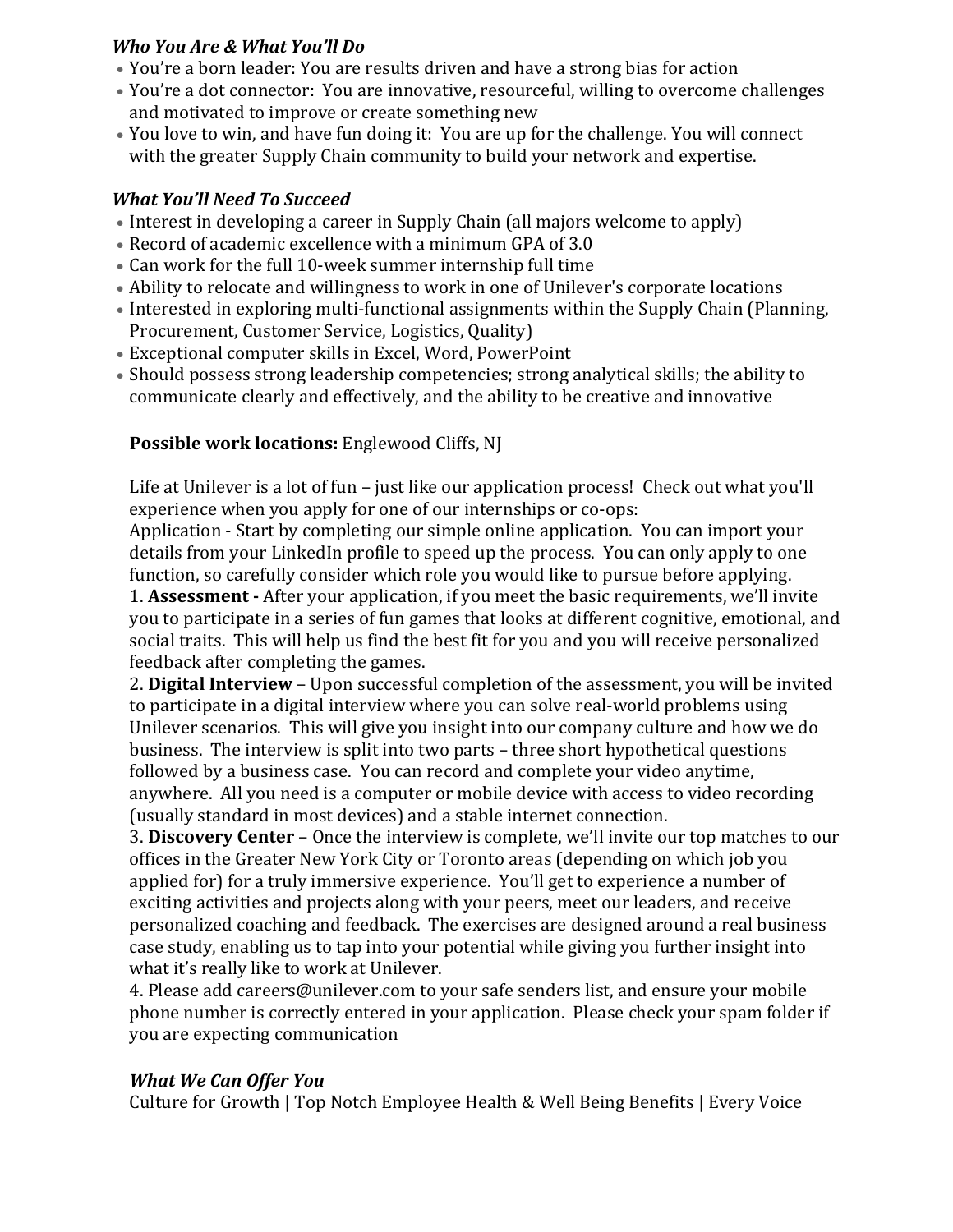Matters | Global Reach | Life at Unilever | Careers with Purpose | World Class Career Development Programs | Check Out Our Space | Focus On Sustainability

Unilever is an organization committed to diversity and inclusion to drive our business results and create a better future every day for our diverse employees, global consumers, partners, and communities. We believe a diverse workforce allows us to match our growth ambitions and drive inclusion across the business. 

Equal Opportunity/Affirmative Action Employer Minorities/Females/Protected Veterans/Persons with Disabilities.

Applicants and employees are protected from discrimination under Federal law. For more information, please see EEO is the Law Employment is subject to verification of pre-screening tests, which may include drug screening, background check, credit check and DMV check. 

If you are an individual with a disability in need of assistance at any time during our recruitment process, please contact us at 1-855-239-5459 or NAAccommodations@unliever.com. Please note: These lines are reserved for individuals with disabilities in need of assistance and are not a means of inquiry about positions or application statuses.

*Apply – [here](https://unilever.taleo.net/careersection/iam/accessmanagement/login.jsf?lang=en&redirectionURI=https%3A%2F%2Funilever.taleo.net%2Fcareersection%2Fapplication.jss%3Flang%3Den%26type%3D1%26csNo%3D10040%26portal%3D6170030171%26reqNo%3D1129675%26isOnLogoutPage%3Dtrue&TARGET=https%3A%2F%2Funilever.taleo.net%2Fcareersection%2Fapplication.jss%3Flang%3Den%26type%3D1%26csNo%3D10040%26portal%3D6170030171%26reqNo%3D1129675%26isOnLogoutPage%3Dtrue)*

# <span id="page-7-0"></span>**2021 Data Scientist Internship (Job Number: 200003JO)**

**A better business. A better world. A better you.** At Unilever you are more than your job title, you are part of the world's most successful, purpose-led business. Unilever is one of the world's leading suppliers of Food, Refreshments, Home and Personal Care products with sales in more than 190 countries. In the United States, the portfolio includes brand icons such as: Axe, Ben & Jerry's, Breyers, Caress, Degree, Dove personal care products, Fruttare, Good Humor, Hellmann's, Klondike, Knorr, Lipton, Magnum, Nexxus, Noxzema, Popsicle, Q-tips, Simple, St. Ives, Suave, Talenti Gelato & Sorbetto, TIGI, TRESemmé and Vaseline. All of the preceding brand names are trademarks or registered trademarks of the Unilever Group of Companies. We are developing our brands for people's lives today and for the changing environment tomorrow – aiming to make sustainable living commonplace.

Unilever offers vast and exciting career paths within R&D. Creating new innovations and enhancing our existing brand portfolio – it's all yours in Unilever's R&D product development function.

Work alongside brilliant and inspiring business leaders and colleagues. If you want to feel proud of what you do and make others proud too, join us. Get a glimpse into life at Unilever and discover how you can help make a better business, a better world and a better you.

# *Background & Purpose of the Job*

A Data Scientist is generally expected to conduct the following work activities as part of a cross functional project team: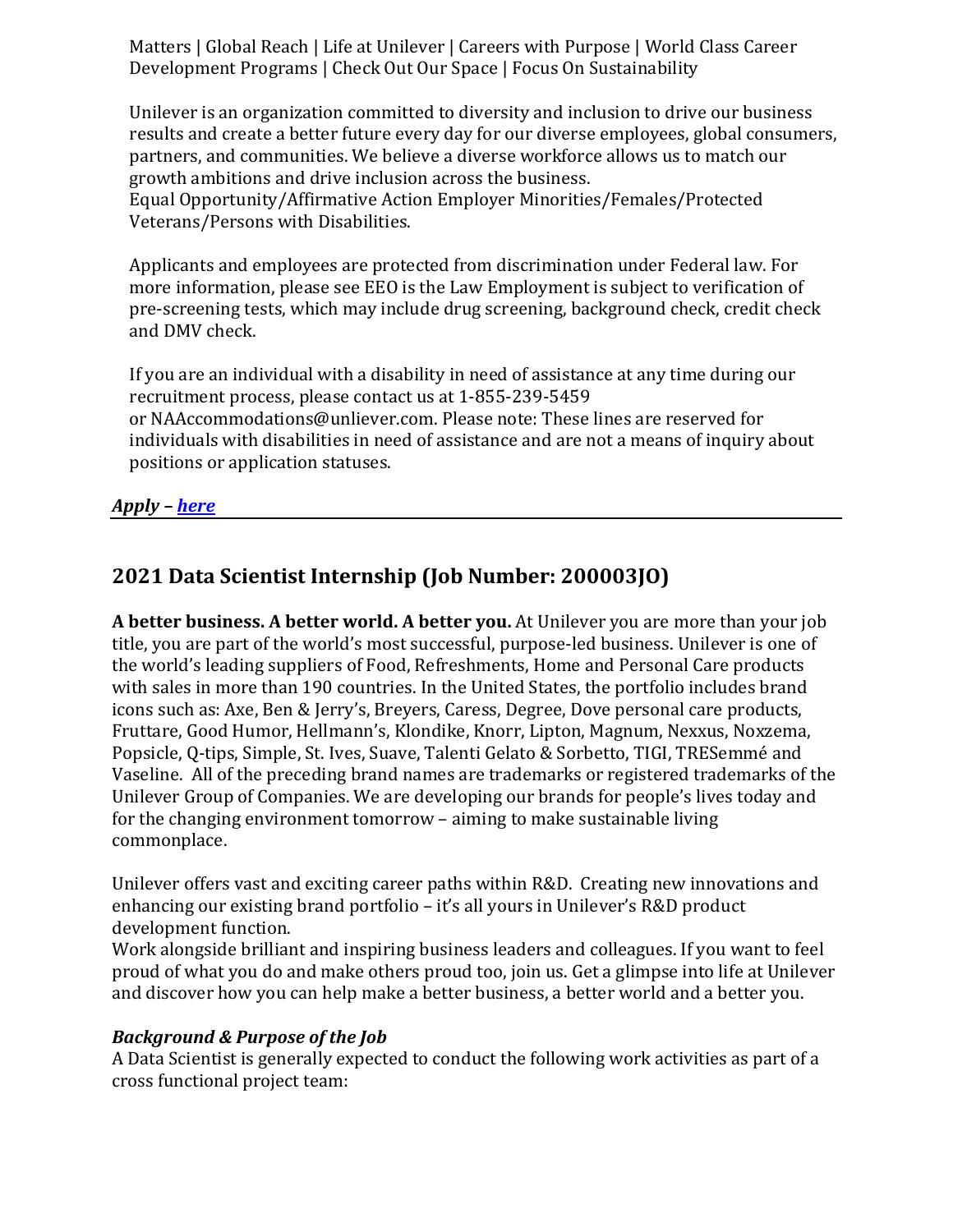- For Unilever to remain competitive in the future, the business needs to continue its path to become data intelligent. The team is responsible for building data, data science and analytics as a core capability to help the business become data intelligent and drive business and organization performance.
- Drive assisted and predictive decision-making. The future is about assisted decisionmaking with machines (AI/Cognitive Computing/Machine Learning) unlocking the insights from of consumer, customer & internal data, and presenting this in a way that is simple for our teams.
- Make data a true asset. Better data and data science access for every part of Unilever, across the 3 data framework (Connectivity, Growth, Continuous Improvement).
- World-class Information: Create One Version of the Facts. Continued excellence in delivery of diagnostics and insights to focus attention when and where it matters.

# *Who You Are & What You'll Do*

- With guidance from a mentor and manager, Data Science summer interns will manage one major summer project on their own. In order to do this, summer interns are expected to collaborate with team members and work independently to solve product, category, or product specific problems with optimal data science information and allow teams to take full advantage of global data science capabilities.
- You're a born leader: Demonstrate bias for action and ability to drive decision making on your project.
- You're a dot connector: You will design & conduct experiments, collect & analyze data, and provide technically solid recommendations as a result of that work
- You're a storyteller: You will present your project and results to senior management
- You're a culture & change champion: You bring your own experiences and uniqueness to the team, which is valued in our inclusive work environment

# *What You'll Need to Succeed*

- Undergraduate with Sophomore or Junior status based with Coursework/Major in Data Science areas.
- Minimum GPA of 3.0
- Willingness to relocate
- Ability to conduct an experimental program to generate relevant, high-quality data with subsequent data analysis and interpretation.
- Excellent communication and presentation skills
- Able to work under pressure in order to meet project deadlines
- Ability to work as part a team (both your own team and cross-functionally) as well as to think/act independently

This Internship Opportunity is available at the following Unilever locations: Englewood Cliffs, NJ, Trumbull, CT

Life at Unilever is a lot of fun – just like our application process! Check out what you'll experience when you apply for one of our internships or co-ops:

- 1. **Application -** Start by completing our simple online application. You can import your details from your LinkedIn profile to speed up the process. You can only apply to one function, so carefully consider which role you would like to pursue before applying.
- 2. **Assessment -** After your application, if you meet the basic requirements, we'll invite you to participate in a series of fun games that looks at different cognitive, emotional, and social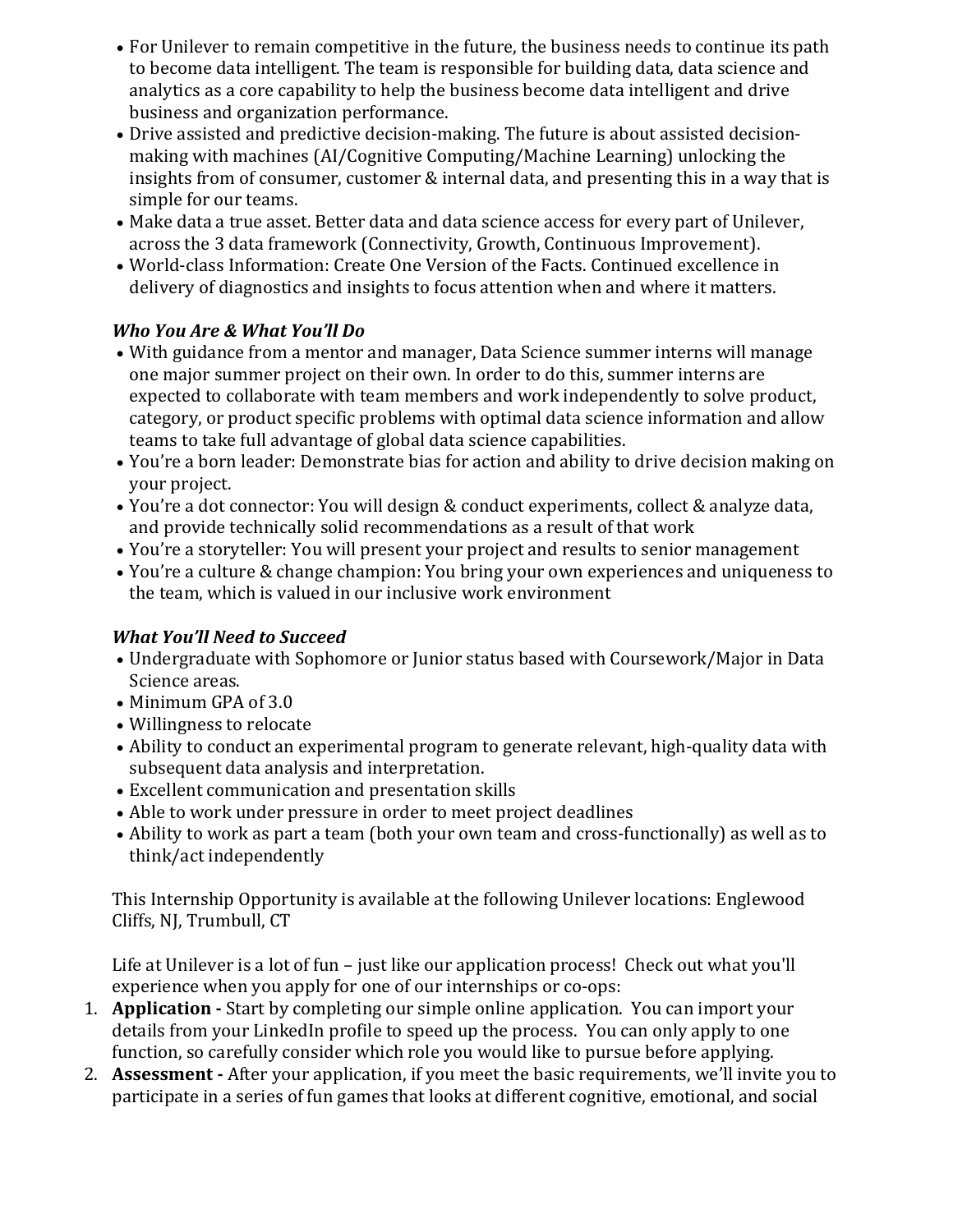traits. This will help us find the best fit for you and you will receive personalized feedback after completing the games.

- 3. **Digital Interview –** Upon successful completion of the assessment, you will be invited to participate in a digital interview where you can solve real-world problems using Unilever scenarios. This will give you insight into our company culture and how we do business. The interview is split into two parts – three short hypothetical questions followed by a business case. You can record and complete your video anytime, anywhere. All you need is a computer or mobile device with access to video recording (usually standard in most devices) and a stable internet connection.
- 4. **Discovery Center –** Once the interview is complete, we'll invite our top matches to our offices in the Greater New York City or Toronto areas (depending on which job you applied for) for a truly immersive experience. You'll get to experience a number of exciting activities and projects along with your peers, meet our leaders, and receive personalized coaching and feedback. The exercises are designed around a real business case study, enabling us to tap into your potential while giving you further insight into what it's really like to work at Unilever.
- 5. Please add [careers@unilever.com](mailto:careers@unilever.com) to your safe senders list, and ensure your mobile phone number is correctly entered in your application. Please check your spam folder if you are expecting communication.

If you are an individual with a disability and at any time feel you need an accommodation in order to complete any step of this process, please contact us at [NARecruitment@unilever.com](mailto:NARecruitment@unilever.com) or (201) 894-7530.

# **CANDIDATES MUST BE LEGALLY AUTHORIZED TO WORK IN THE U.S.**

Unilever is an organization committed to diversity and inclusion to drive our business results and create a better future every day for our diverse employees, global consumers, partners and communities. We believe a diverse workforce allows us to match our growth ambitions and drive inclusion across the business. Equal Opportunity/Affirmative Action Employer Minorities/Females/Protected Veterans/Persons with Disabilities

Applicants and employees are protected from discrimination under Federal law. For more information, please see EEO is the [Law.](https://www.eeoc.gov/employers/upload/poster_screen_reader_optimized.pdf) Employment is subject to verification of prescreening tests, which may include drug screening, background check, credit check and DMV check.

*Apply – [here](https://unilever.taleo.net/careersection/iam/accessmanagement/login.jsf?lang=en&redirectionURI=https%3A%2F%2Funilever.taleo.net%2Fcareersection%2Fapplication.jss%3Flang%3Den%26type%3D1%26csNo%3D10040%26portal%3D6170030171%26reqNo%3D1129675%26isOnLogoutPage%3Dtrue&TARGET=https%3A%2F%2Funilever.taleo.net%2Fcareersection%2Fapplication.jss%3Flang%3Den%26type%3D1%26csNo%3D10040%26portal%3D6170030171%26reqNo%3D1129675%26isOnLogoutPage%3Dtrue)*

# <span id="page-9-0"></span>**2021 Research & Design Internship (Job Number: 200003GH)**

A better business. A better world. A better you. At Unilever you are more than your job title, you are part of the world's most successful, purpose-led business. Work with brands that are well-loved around the world, that improve the lives of our consumers and the communities around us. We produce world-leading brands including Lipton, Knorr, Dove, Axe, Hellmann's and Omo, alongside trusted local names and innovative-forward thinking brands like Ben & Jerry's, The Dollar Shave Club and Dermalogica.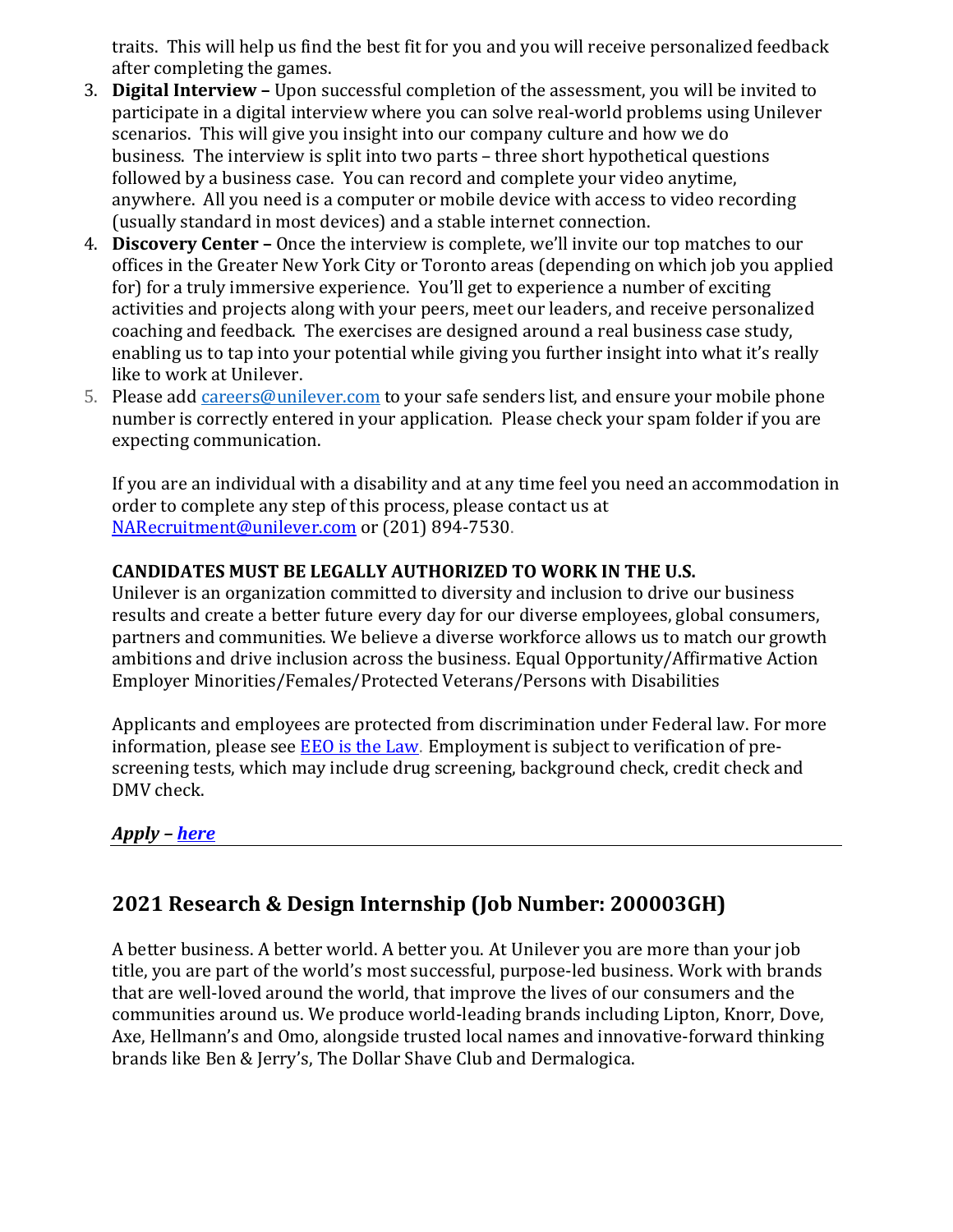Work alongside brilliant and inspiring business leaders and colleagues. If you want to feel proud of what you do and make others proud too, join us. Get a glimpse into life at Unilever and discover how you can help make a better business, a better world and a better you.

# *Background & Purpose of the Job*

A process development engineer is generally expected to conduct the following work activities as part of a project team:

- Assessment of technical feasibility of potential processes and identification of process related items such as capital requirements and safety considerations.
- Development of prototype processes and products. This work is conducted jointly with product developers
- Scale up promising prototypes to pilot scale. Develop processes and identify potential manufacturing issues including special handling of new or unique ingredients.
- Development of process specifications and operating procedures. Participation in plant trials to validate pilot plant/R&D work
- Transition of projects from R&D into the supply chain.

# *Who You Are & What You'll Do*

- Undergraduate with Sophomore or Junior status based with Coursework/Major in Chemical Engineering
- Ability to conduct an experimental program to generate relevant, high-quality data with subsequent data analysis and interpretation.
- Excellent communication and presentation skills
- Able to work under pressure in order to meet project deadlines
- Willingness to relocate
- Minimum GPA of 3.0

This Internship Opportunity is available at the following Unilever locations: Englewood Cliffs, NJ, Trumbull, CT

# *Apply – [here](https://unilever.taleo.net/careersection/iam/accessmanagement/login.jsf?lang=en&redirectionURI=https%3A%2F%2Funilever.taleo.net%2Fcareersection%2Fapplication.jss%3Flang%3Den%26type%3D1%26csNo%3D10040%26portal%3D6170030171%26reqNo%3D1129675%26isOnLogoutPage%3Dtrue&TARGET=https%3A%2F%2Funilever.taleo.net%2Fcareersection%2Fapplication.jss%3Flang%3Den%26type%3D1%26csNo%3D10040%26portal%3D6170030171%26reqNo%3D1129675%26isOnLogoutPage%3Dtrue)*

# <span id="page-10-0"></span>**2021 Marketing Internship (Job Number: 200003GE)**

The Summer Internship is the primary pathway to beginning a Marketing career at Unilever! The program introduces you to Unilever and its 400+ incredible brands through a challenging and rewarding experience that marries the business needs of the company with your learning and development. As an intern, you are assigned a key business project within a brand team to fully own for the duration of the summer. Skill sets utilized and further developed during the Internship are presentation skills, team working, leadership, analytics, strategic thinking, and building insights into action to deliver business solutions.

# *Who You Are & What You'll Do*

As a Marketing intern you will have the opportunity create solutions to real business challenges for your assigned brand team. Through their projects and teams, Interns are exposed to a wide array of brand marketing activities such as the development of new communication ideas, product development, market analysis, creation of sub-brands, consumer and competitor research, and advertising or creative executions.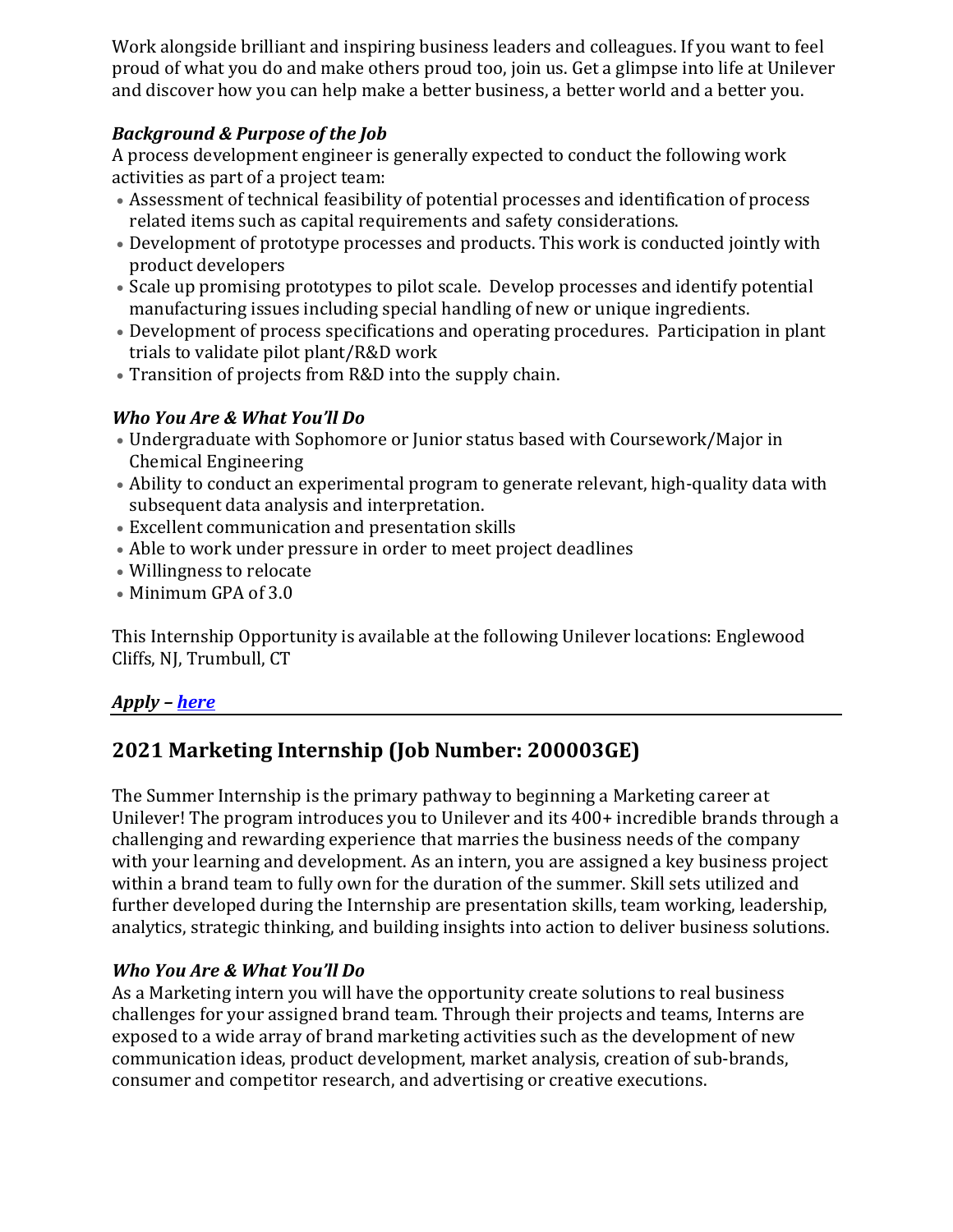- You're a born leader: You individually take on projects and run with them.
- You're a strategy guru: You create data-driven strategies and make plans to execute.
- You're a dot connector: You can learn to navigate a big organization!
- You love to win, and have fun doing it.
- You're a story teller: You craft compelling stories to obtain senior stakeholder buy-in.

#### *What You'll Need To Succeed*

• Current college junior level pursuing Bachelor's degree, with a demonstrated interest in marketing and/or general management.

• The ideal candidate will need to possess strong leadership competencies, and strong team and analytical skills; strategic thinking skills; proactivity and enthusiasm for work in a fast moving, dynamic environment; the ability to communicate effectively, especially as part of a team; ability to be creative; and the ability to understand complex business issues and demonstrate consumer empathy.

- Cumulative GPA of 3.0 or higher
- Ability to relocate and willingness to work at sales office locations across the US

Life at Unilever is a lot of fun – just like our application process!

**1) Application -** Start by completing our simple online application. You can import your details from your LinkedIn profile to speed up the process. You can only apply to one function, so carefully consider which role you would like to pursue before applying.

**2) Assessment -** After your application, if you meet the basic requirements, we'll invite you to participate in a series of fun games that looks at different cognitive, emotional, and social traits. This will help us find the best fit for you and you will receive personalized feedback after completing the games.

**3) Digital Interview –** Upon successful completion of the assessment, you will be invited to participate in a digital interview where you can solve real-world problems using Unilever scenarios. This will give you insight into our company culture and how we do business. The interview is split into two parts – three short hypothetical questions followed by a business case. You can record and complete your video anytime, anywhere. All you need is a computer or mobile device with access to video recording (usually standard in most devices) and a stable internet connection.

**4) Discovery Center –** Once the interview is complete, we'll invite our top matches to our offices in the Greater New York City or Toronto areas (depending on which job you applied for) for a truly immersive experience. You'll get to experience a number of exciting activities and projects along with your peers, meet our leaders, and receive personalized coaching and feedback. The exercises are designed around a real business case study, enabling us to tap into your potential while giving you further insight into what it's really like to work at Unilever.

#### *What We Can Offer You*

Culture for Growth | Top Notch Employee Health & Well Being Benefits | Every Voice Matters | Global Reach | Life at Unilever | Careers with Purpose | World Class Career Development Programs | Check Out Our Space | Focus on Sustainability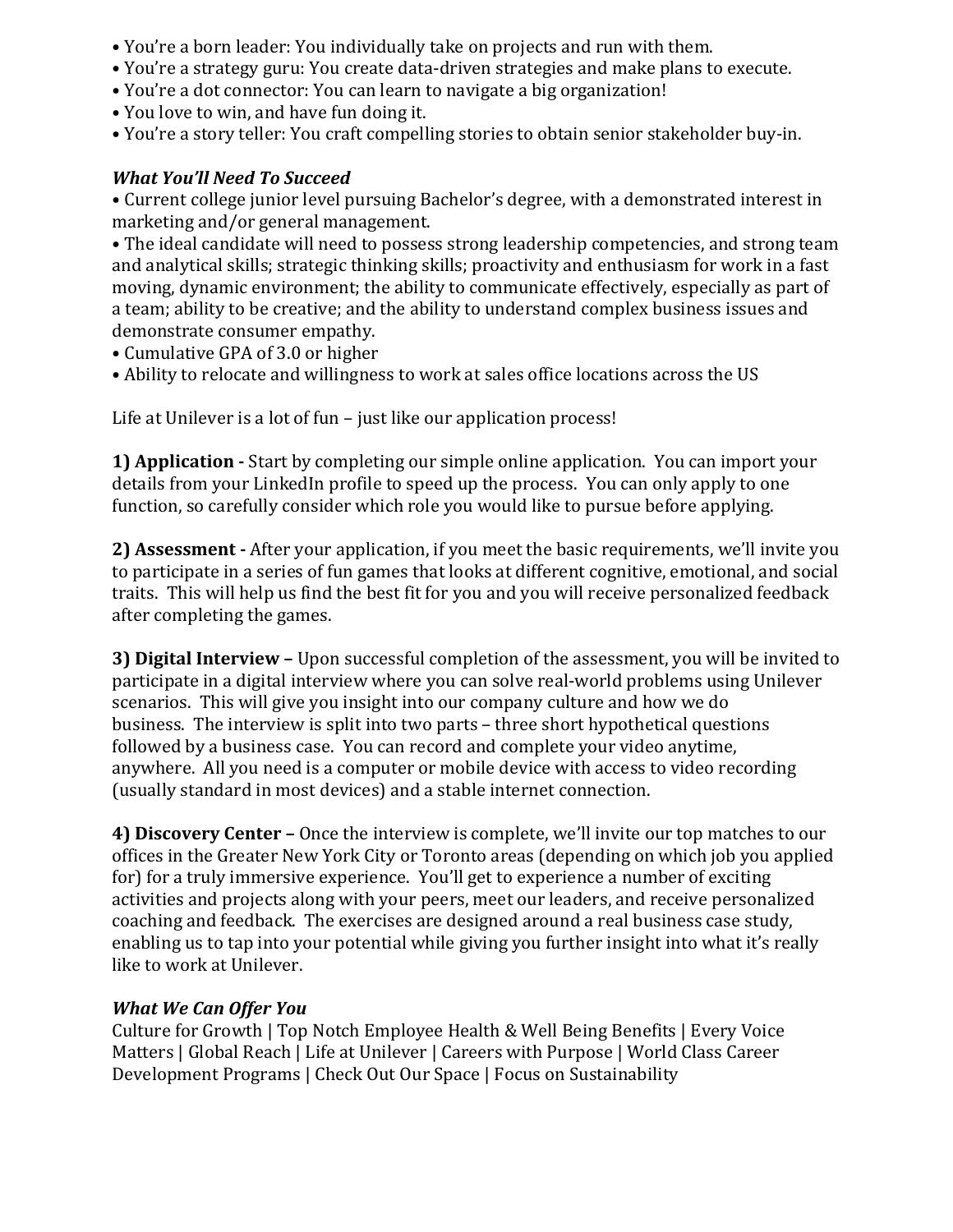By applying for this vacancy, you are confirming that you have made your Line Manager aware of your application and that you are at a point in your career with Unilever where it is appropriate for you to be applying for other positions.

Unilever is an organization committed to diversity and inclusion to drive our business results and create a better future every day for our diverse employees, global consumers, partners, and communities. We believe a diverse workforce allows us to match our growth ambitions and drive inclusion across the business.

Equal Opportunity/Affirmative Action Employer Minorities/Females/Protected Veterans/Persons with Disabilities

Applicants and employees are protected from discrimination under Federal law. For more information, please see EEO is the Law

Employment is subject to verification of pre-screening tests, which may include drug screening, background check, credit check and DMV check.

If you are an individual with a disability in need of assistance at any time during our recruitment process, please contact us at 1-855-239-5459

or NAAccommodations@unliever.com. Please note: These lines are reserved for individuals with disabilities in need of assistance and are not a means of inquiry about positions or application statuses.

# <span id="page-12-0"></span>**Apply – [here](https://unilever.taleo.net/careersection/iam/accessmanagement/login.jsf?lang=en&redirectionURI=https%3A%2F%2Funilever.taleo.net%2Fcareersection%2Fapplication.jss%3Flang%3Den%26type%3D1%26csNo%3D10040%26portal%3D6170030171%26reqNo%3D1129675%26isOnLogoutPage%3Dtrue&TARGET=https%3A%2F%2Funilever.taleo.net%2Fcareersection%2Fapplication.jss%3Flang%3Den%26type%3D1%26csNo%3D10040%26portal%3D6170030171%26reqNo%3D1129675%26isOnLogoutPage%3Dtrue)**

# **2021 IT Internship (Job Number: 200003FN)**

# *Background & Purpose of the Job*

Looking for highly motivated, independent, and critical thinking individuals who are looking to launch their career in Information Technology (IT). Enabling and future proofing the business through the use of technology is our role. We do this by partnering with business teams to implement innovative solutions and capabilities that will benefit the business and at the end of the day, allow Unilever to succeed in the marketplace. You will have an opportunity to truly lead a project that is both challenging, engaging and drives business value with the support of a network of IT colleagues. Since the IT organization is a global function, our interns get an opportunity to work with teams across the globe and across multiple business functions such as Marketing, Supply Chain, Finance, and Sales. Individuals that successfully progress through our internship program will get an opportunity to come in as a full-time management trainee through our Unilever Future Leaders Program (UFLP). In this program you get to experience rotational assignments which provide a breadth of experience in a variety of areas within IT which enable a fasttrack into managerial positions.

# *Who You Are & What You'll Do*

Is "Tech" always a topic of interest in your newsfeed? Do you think about how every day challenges could be solved or improved with technology? We look for individuals who have a genuine curiosity and passion for technology. Our most successful interns are motivated by technology and are able to solve business problems through tech innovation. Every IT employee's day to day looks different, but you're guaranteed to learn the importance of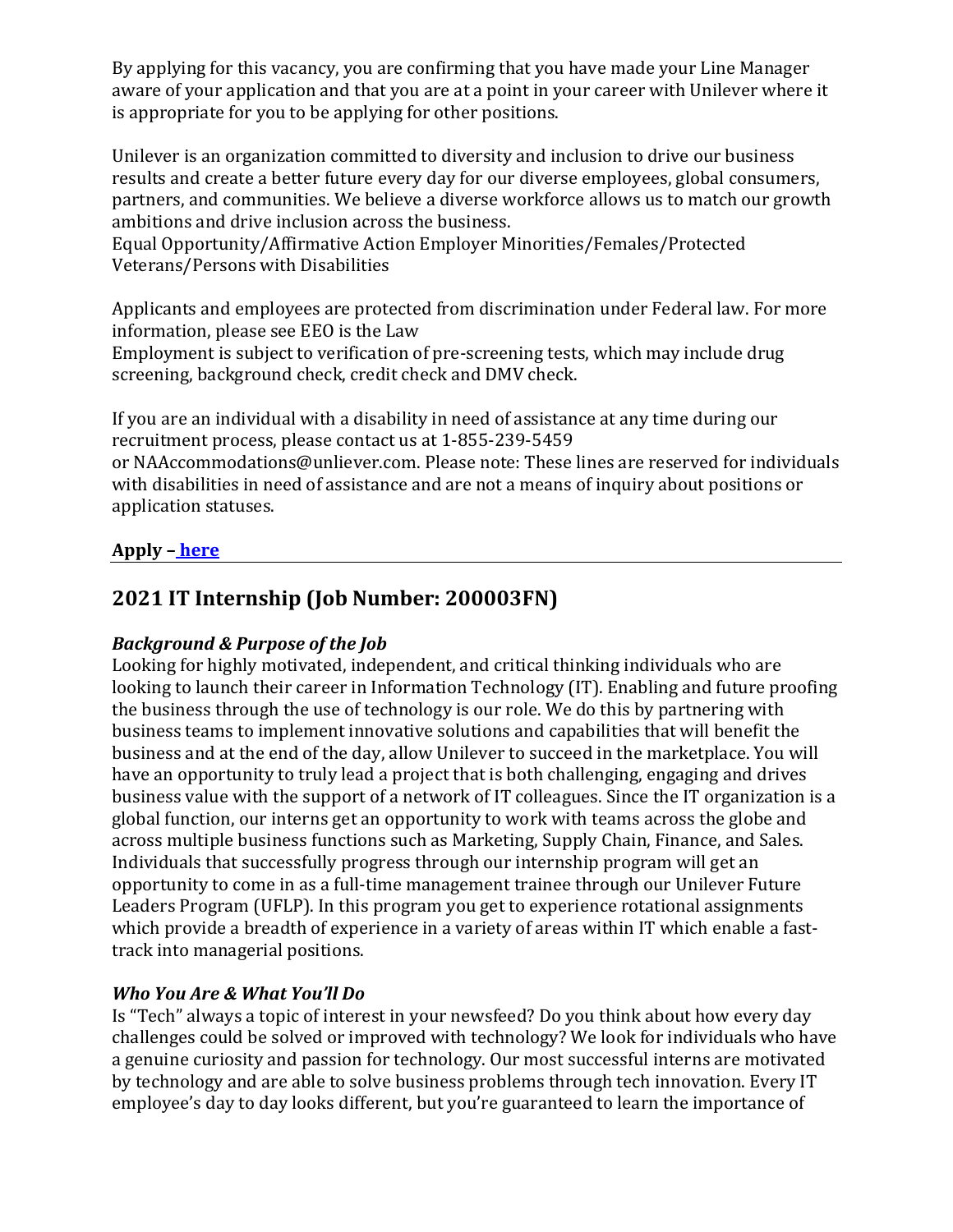information & analytics, creativity, stakeholder management, and driving project milestones in a fast-paced business setting.

• You're a born leader: You will be responsible for the delivery of your own project. You will have the opportunity to work with both global and local teams. You are someone who likes to control their own destiny.

• You're a strategy guru: You will have the freedom to make decisions that impact your project. You can make recommendations that will improve overall experience of our business teams.

• You love to win, and have fun doing it: You get to work for a company that has sustainability as a core value. You work with other team members in community events. You can see your project come to reality.

• You're a changemaker: You can challenge the status quo and craft your project to the outcome you desire. You have a support network that will help you each step of the journey.

Life at Unilever is a lot of fun – just like our application process! Check out what you'll experience when you apply for one of our internships or co-ops:

1. **Application** - Start by completing our simple online application. You can import your details from your LinkedIn profile to speed up the process. You can only apply to one function, so carefully consider which role you would like to pursue before applying. 2**. Assessment** - After your application, if you meet the basic requirements, we'll invite you to participate in a series of fun games that looks at different cognitive, emotional, and social traits. This will help us find the best fit for you and you will receive personalized feedback after completing the games.

3. **Digital Interview** – Upon successful completion of the assessment, you will be invited to participate in a digital interview where you can solve real-world problems using Unilever scenarios. This will give you insight into our company culture and how we do business. The interview is split into two parts – three short hypothetical questions followed by a business case. You can record and complete your video anytime, anywhere. All you need is a computer or mobile device with access to video recording (usually standard in most devices) and a stable internet connection.

4. **Discovery Center** – Once the interview is complete, we'll invite our top matches to our offices in the Greater New York City or Toronto areas (depending on which job you applied for) for a truly immersive experience. You'll get to experience a number of exciting activities and projects along with your peers, meet our leaders, and receive personalized coaching and feedback. The exercises are designed around a real business case study, enabling us to tap into your potential while giving you further insight into what it's really like to work at Unilever.

#### *What You'll Need To Succeed*

Current college juniors pursuing a Bachelor's degree in Information Technology, Computer Science, or Business with an emphasis in technology is desirable.

Cumulative GPA of 3.0 or higher

Willing to work out of New Jersey office for the summer

The ideal candidate will have the ability to network with people in multiple locations (both in person and virtually), and be able to influence decision makers at different levels in the organization; be both a team player and work independently; manage their own time and projects to meet key milestones; demonstrate leadership capabilities; have the ability to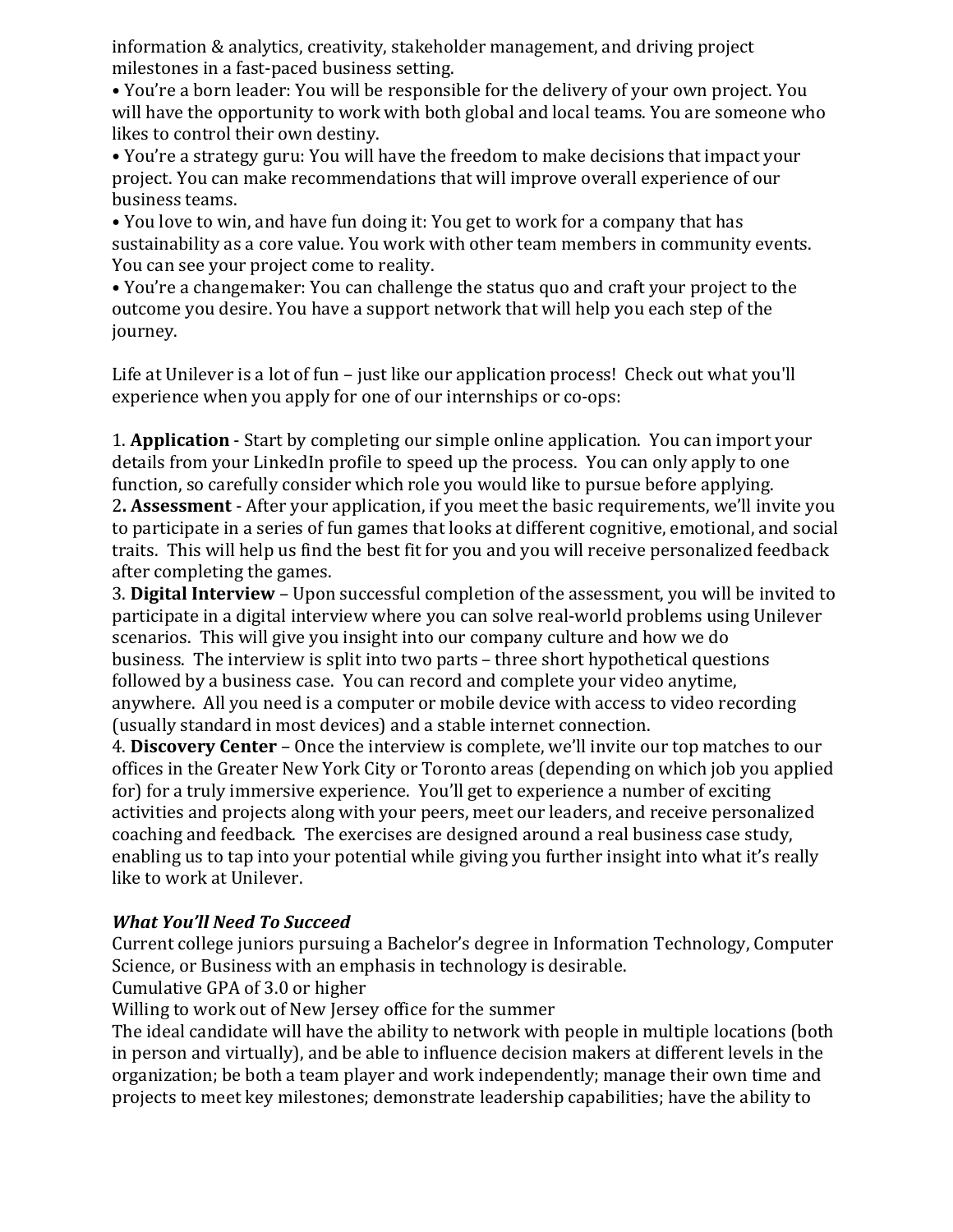apply creative thinking to challenges and solve complex business problems is important; and good presentation and communication skills will be required as you complete your project presentation to IT leaders at the end of the summer program.

# *What We Can Offer You*

Culture for Growth | Top Notch Employee Health & Well Being Benefits | Every Voice Matters | Global Reach | Life at Unilever | Careers with Purpose | World Class Career Development Programs | Check Out Our Space | Focus On Sustainability

By applying for this vacancy, you are confirming that you have made your Line Manager aware of your application and that you are at a point in your career with Unilever where it is appropriate for you to be applying for other positions.

Unilever is an organization committed to diversity and inclusion to drive our business results and create a better future every day for our diverse employees, global consumers, partners, and communities. We believe a diverse workforce allows us to match our growth ambitions and drive inclusion across the business.

Equal Opportunity/Affirmative Action Employer Minorities/Females/Protected Veterans/Persons with Disabilities

Applicants and employees are protected from discrimination under Federal law. For more information, please see EEO is the Law

Employment is subject to verification of pre-screening tests, which may include drug screening, background check, credit check and DMV check.

# <span id="page-14-0"></span>**Apply – [here](https://unilever.taleo.net/careersection/iam/accessmanagement/login.jsf?lang=en&redirectionURI=https%3A%2F%2Funilever.taleo.net%2Fcareersection%2Fapplication.jss%3Flang%3Den%26type%3D1%26csNo%3D10040%26portal%3D6170030171%26reqNo%3D1129675%26isOnLogoutPage%3Dtrue&TARGET=https%3A%2F%2Funilever.taleo.net%2Fcareersection%2Fapplication.jss%3Flang%3Den%26type%3D1%26csNo%3D10040%26portal%3D6170030171%26reqNo%3D1129675%26isOnLogoutPage%3Dtrue)**

# **2021 Human Resource Internship (Job Number: 200003GD)**

Unilever is one of the world's leading suppliers of fast-moving consumer goods with operations in over 100 countries and sales in 190. Consumers buy 170 billion Unilever packs around the world every year, and our products are used over two billion times a day. We have more than 171,000 employees globally; (11,000 in the United States) and generated annual sales of  $\epsilon$ 46.5 billion in 2011. Working to create a better future every day, we help people feel good, look good and get more out of life with brands and services that are good for them and good for others. Our portfolio includes some of the world's best known and most loved brands including thirteen  $\epsilon$  1 billion brands, and global leadership in most categories in which we operate.

In the United States the portfolio includes brand icons such as: Axe, Ben & Jerry's, Bertolli, Breyers, Caress, Clear Scalp & Hair Therapy, Consort For Men, Country Crock, Degree, Dove personal care products, fds, Good Humor, Hellmann's, I Can't Believe It's Not Butter!, Just for Me!, Klondike, Knorr, Lever 2000, Lipton, Magnum, Motions, Nexxus, Noxzema, Pond's, Popsicle, Promise, Q-tips, Ragú, Simple, Skippy, Slim-Fast, Soft & Beautiful, St. Ives, Suave, tcb, TIGI, TRESemmé, Vaseline, and Wish-Bone.

Unilever's ambition is to double the size of our business, whilst reducing our overall environmental impact (including sourcing, consumer use and disposal). We are also committed to doing what we can to improve health, nutrition and hygiene, with a target to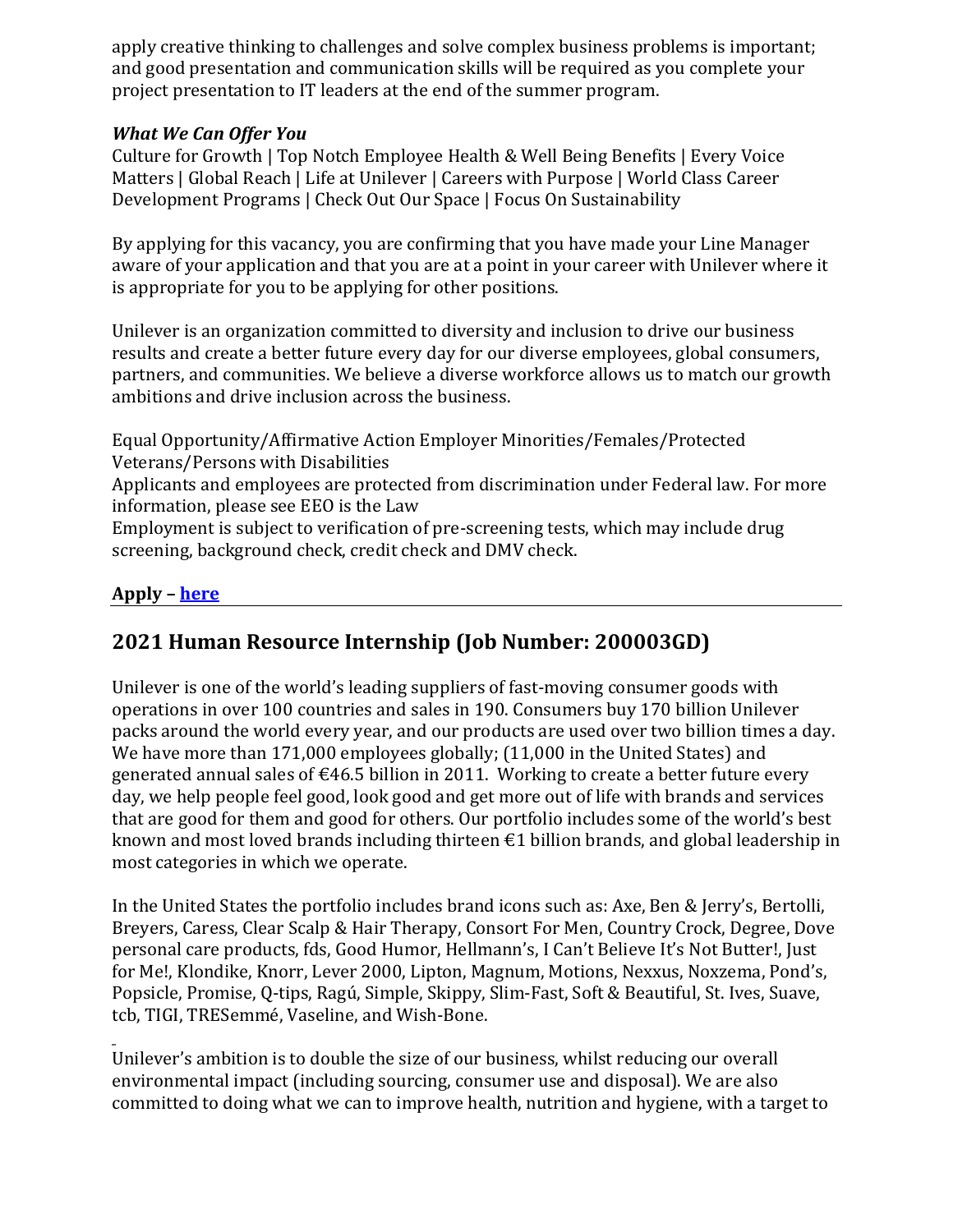help more than a billion people take action to improve their health and well-being, as well as sourcing all our agricultural raw materials sustainably by 2020. All of these goals are itemized in around 60 time-based commitments in our Unilever Sustainable Living Plan.

Unilever has led the Food Producers sector in the Dow Jones Sustainability World Indexes for 13 consecutive years. We are included in the FTSE4Good Index Series and attained a top environmental score of 5, leading to inclusion in the FTSE4Good Environmental Leaders Europe 40 Index. In 2011 Unilever led the Climate Counts Company Scorecard and was named #1 in the list of Global Corporate Sustainability Leaders according to the latest survey findings from GlobeScan Inc. and SustainAbility Ltd.

For more information about Unilever and its brands, please visit [www.unilever.com.](http://www.unilever.com/)

#### *Human Resources Internship Overview*

Unilever is looking for energetic and passionate HR students to assist and provide support to an array of HR initiatives. Initiatives can span across Recruitment,

Benefits/Compensation, Data/Analytics, Diversity, Employer Brand, Employee Relations or Business Partnering (Corporate or Factory). HR summer assignments may include projects requiring research analysis, benchmarking, assisting in the development of communication/ media correspondence and solution implementation related to HR initiatives. At the beginning of the summer, each intern is assigned a key project with a set of deliverables to 'own' that incorporates many of the job responsibilities and skill sets of a Human Resources Specialist, the entry-level full-time position in Human Resources. Skill sets utilized and further developed during the Summer Internship include presentation skills, collaboration/networking, stakeholder management, analytics, and building insights into action.

# *Qualifications:*

- Current College Sophomore/ Junior level pursuing Bachelor's degree in Human Resources, Organizational Development, Business Degree or related field
- The ideal candidate will possess strong team and analytical skills; strategic thinking skills; leadership ability; initiative and enthusiasm for work in an unstructured environment; the ability to communicate effectively, especially as part of a team.
- Must be proactive and self-driven and possess the ability to multi-task
- MS Office: Word, Excel and PowerPoint
- WorkDay (a plus but not required)

*Location: Englewood Cliffs*

# *Apply – [here](https://unilever.taleo.net/careersection/iam/accessmanagement/login.jsf?lang=en&redirectionURI=https%3A%2F%2Funilever.taleo.net%2Fcareersection%2Fapplication.jss%3Flang%3Den%26type%3D1%26csNo%3D10040%26portal%3D6170030171%26reqNo%3D1129675%26isOnLogoutPage%3Dtrue&TARGET=https%3A%2F%2Funilever.taleo.net%2Fcareersection%2Fapplication.jss%3Flang%3Den%26type%3D1%26csNo%3D10040%26portal%3D6170030171%26reqNo%3D1129675%26isOnLogoutPage%3Dtrue)*

# <span id="page-15-0"></span>**2021 Finance Internship (Job Number: 200003GC)**

A better business. A better world. A better you. At Unilever you are more than your job title, you are part of one of the most successful, purpose-led businesses. Work with brands that are loved around the world, improve the lives of our consumers and the communities around us. We produce world-leading brands including Dove, Tresemme, Lipton, Axe, and Hellmann's, alongside trusted local names and innovative-forward thinking brands like Ben & Jerry's, The Dollar Shave Club and Seventh Generation.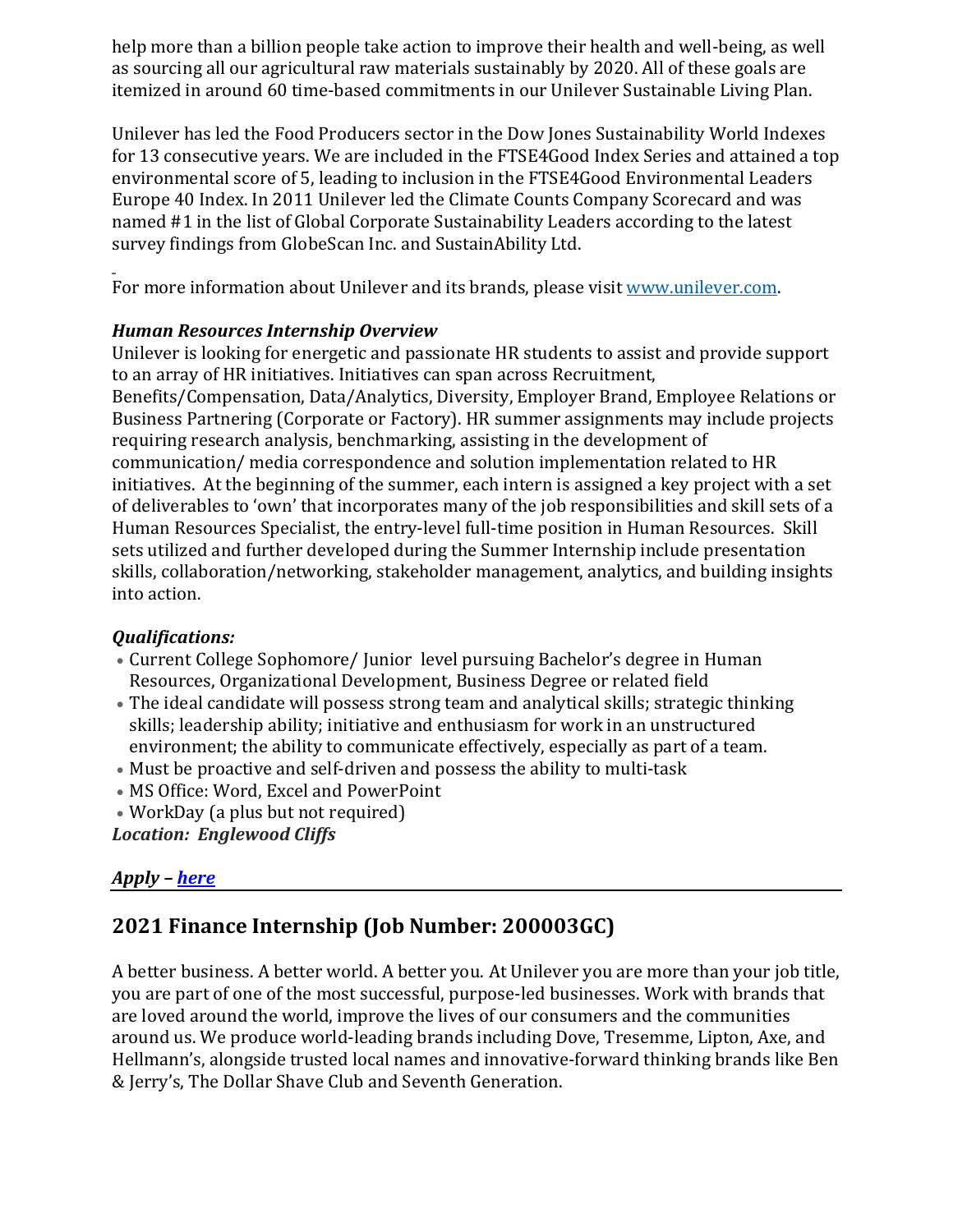Work alongside brilliant and inspiring industry leaders and colleagues. If you want to feel proud of what you do and make others proud too, join us. Get a glimpse into life at Unilever and discover how you can help make a better business, a better world and a better you.

#### *Background & Purpose of the Job*

The purpose of the Internship Program is to introduce students to Unilever through a challenging and rewarding experience, which offers them the opportunity to contribute to business goals. Following the Internship, you may be invited to join Unilever as a Full-Time employee. This can be as part of Unilever Future Leaders Program (UFLP) or in rare circumstance a direct hire to the business.

#### *Who You Are & What You'll Do*

Work with great people and great brands to do work that makes you proud every day. Unilever offers the chance to make a real positive impact within a purpose-driven sustainable business.

- You're a born leader: You seek fresh opportunities, insisting on new ways of thinking, and never settling for "good enough." You take pride in delivering work to the highest standards.
- You're a dot connector: You are innovative, resourceful, willing to overcome challenges, and are motivated to improve or create something new.
- You're a change-maker: You know there is always a way we can improve results and you are committed to helping others see those possibilities.
- You're a strategy guru: You love to think outside the box and imagine new possibilities for the business. You are a visionary, creating strategies to drive business growth and inspiring others along the way.
- You love to win, and have fun doing it: You believe in taking the lead in the marketplace versus following. You have a positive attitude about the company's future and a passion for winning.

Finance Summer Interns will join one of the Finance areas aligned with our key business processes (brand management, sales, financial planning and reporting, accounting operations or operations/ supply chain). Interns will interact across key functional areas to lead a project with real impact to the business.

By providing an integrated financial perspective on the impact of business decisions, the Intern makes recommendations and influences decisions that maximize value for the business. Typical Intern projects have included competitive analysis and benchmarking, product portfolio analysis and optimization, business process redesign and have all involved working across functions.

#### *What You'll Need To Succeed*

Current college Junior level student pursuing a Bachelor's degree in business or related field; an affinity for working with numbers and data is essential to be successful in Finance.

The ideal candidate will need to possess strong leadership competencies, and strong team and analytical skills; strategic thinking skills; dedication and enthusiasm for work in a fast moving, dynamic environment; the ability to communicate effectively, especially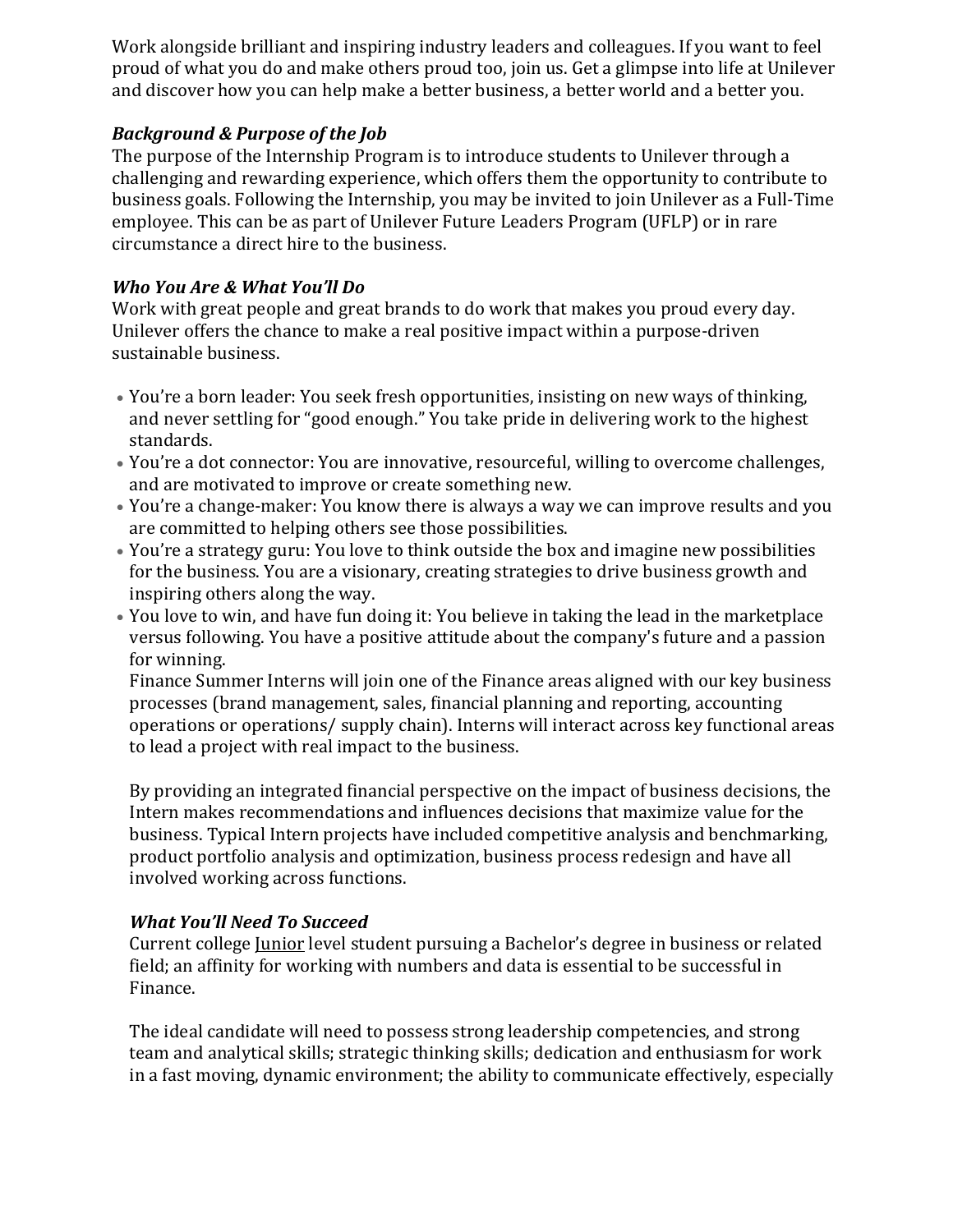as part of a team; and the ability to understand complex business issues.

- Cumulative GPA of 3.0 or higher.
- Ability to relocate and willingness to work across the US, specifically Greater New York City Area.
- Proficiency in Excel and PowerPoint is required; along with an overall level of expertise in MS Office environments.
- Passion to pursue a career in the Consumer Packaged Goods (CPG) industry. Life at Unilever is a lot of fun – just like our application process! Check out what you'll experience when you apply for one of our internships or co-ops:
- 1. **Application** Start by completing our simple online application. You can import your details from your LinkedIn profile to speed up the process. You can only apply to one function, so carefully consider which role you would like to pursue before applying.
- 2. **Assessment** After your application, if you meet the basic requirements, we'll invite you to participate in a series of fun games that looks at different cognitive, emotional, and social traits. This will help us find the best fit for you and you will receive personalized feedback after completing the games.
- 3. **Digital Interview** Upon successful completion of the assessment, you will be invited to participate in a digital interview where you can solve real-world problems using Unilever scenarios. This will give you insight into our company culture and how we do business. The interview is split into two parts – three short hypothetical questions followed by a business case. You can record and complete your video anytime, anywhere. All you need is a computer or mobile device with access to video recording (usually standard in most devices) and a stable internet connection.
- 4. **Discovery Center** Once the interview is complete, we'll invite our top matches to our either offices in the Greater New York City/Toronto (depending on which job you applied for) areas OR through virtual meetings to ensure Unilever can learn more about you and you can learn more about Unilever. You'll get to experience a number of exciting activities and projects along with your peers, meet our leaders, and receive personalized coaching and feedback. The exercises are designed around a real business case study, enabling us to tap into your potential while giving you further insight into what it's really like to work at Unilever.
- 5. Please add careers@unilever.com to your safe senders list, and ensure your mobile phone number is correctly entered in your application. Please check your spam folder if you are expecting communication

# **What We Can Offer You**

Culture for Growth | Top Notch Employee Health & Well Being Benefits | Every Voice Matters | Global Reach | Life at Unilever | Careers with Purpose | World Class Career Development Programs | Check Out Our Space | Focus on Sustainability

Unilever is an organization committed to diversity and inclusion to drive our business results and create a better future every day for our diverse employees, global consumers, partners, and communities. We believe a diverse workforce allows us to match our growth ambitions and drive inclusion across the business. Equal Opportunity/Affirmative Action Employer Minorities/Females/Protected Veterans/Persons with Disabilities Applicants and employees are protected from discrimination under Federal law. For more information, please see EEO is the Law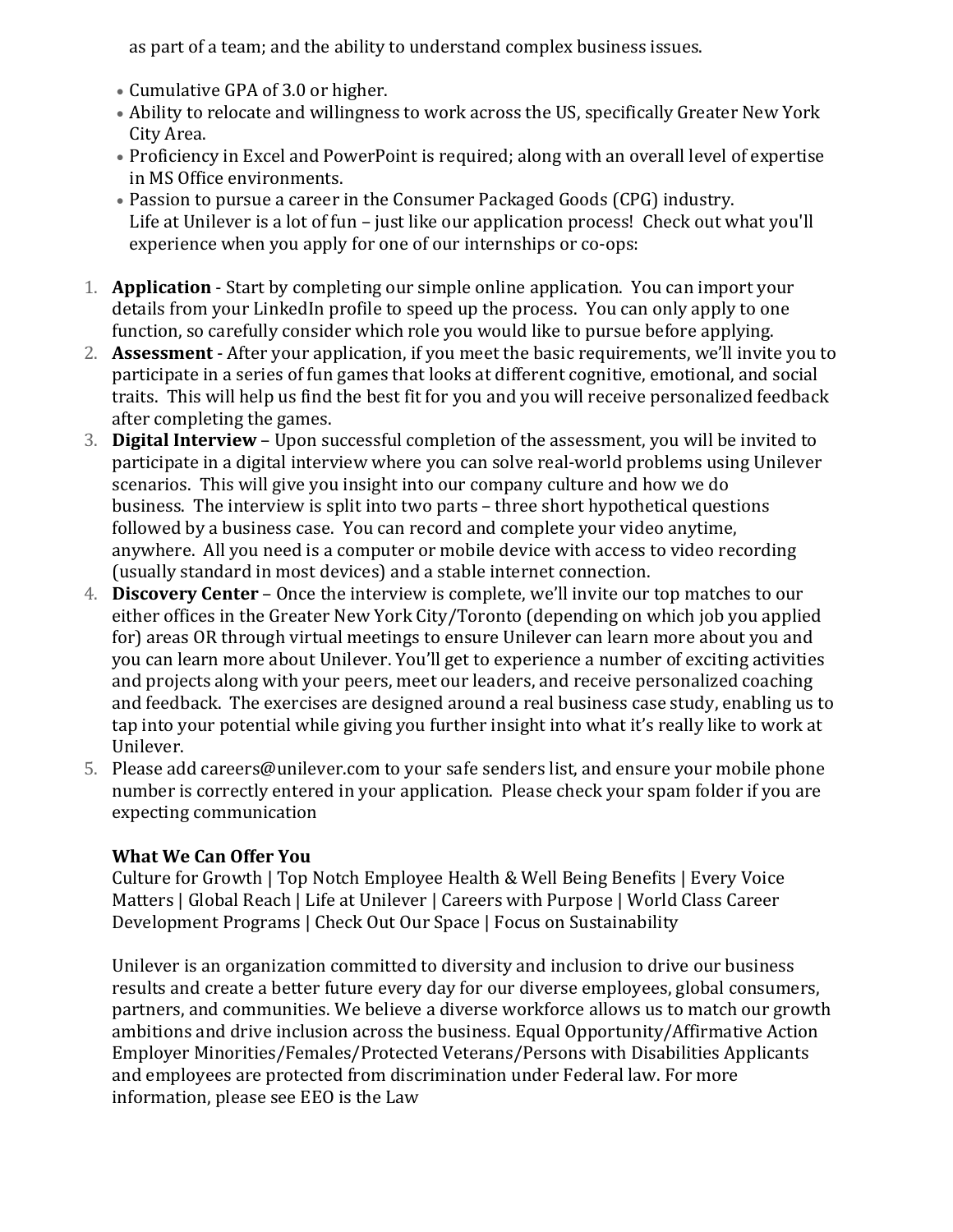Employment is subject to verification of pre-screening tests, which may include drug screening, background check, credit check and DMV check.

If you are an individual with a disability in need of assistance at any time during our recruitment process, please contact us at 1-855-239-5459 or NAAccommodations@unliever.com. Please note: These lines are reserved for individuals with disabilities in need of assistance and are not a means of inquiry about positions or application statuses.

# <span id="page-18-0"></span>*Apply – [here](https://unilever.taleo.net/careersection/iam/accessmanagement/login.jsf?lang=en&redirectionURI=https%3A%2F%2Funilever.taleo.net%2Fcareersection%2Fapplication.jss%3Flang%3Den%26type%3D1%26csNo%3D10040%26portal%3D6170030171%26reqNo%3D1129675%26isOnLogoutPage%3Dtrue&TARGET=https%3A%2F%2Funilever.taleo.net%2Fcareersection%2Fapplication.jss%3Flang%3Den%26type%3D1%26csNo%3D10040%26portal%3D6170030171%26reqNo%3D1129675%26isOnLogoutPage%3Dtrue)*

# **2021 Customer Development Internship (Job Number: 200003GG)**

A better business. A better world. A better you. At Unilever you are more than your job title, you are part of the world's most successful, purpose-led business. Work with brands that are well-loved around the world, that improve the lives of our consumers and the communities around us. We produce world-leading brands including Lipton, Knorr, Dove, Axe, Hellmann's and Omo, alongside trusted local names and innovative-forward thinking brands like Ben & Jerry's, The Dollar Shave Club and Dermalogica.

Work alongside brilliant and inspiring business leaders and colleagues. If you want to feel proud of what you do and make others proud too, join us. Get a glimpse into life at Unilever and discover how you can help make a better business, a better world and a better you.

# *Background & Purpose of the Job*

Customer Development, or CD, is what we call our Sales organization at Unilever. Customer Development works closely with our customers to pioneer new products, build categories and deploy best-in-class retail and shopper capabilities. The Summer Internship role is the primary pathway to beginning a career in Customer Development at Unilever.  The program introduces you to Unilever through a challenging and rewarding experience, which offers you the opportunity to contribute to business goals. As an intern, you are assigned a key business project to own within the Customer Development (Sales) function. At the conclusion of the summer, interns may be asked to present their findings to the CD leadership team. Successful interns could be offered an opportunity to join Unilever as a full time employee after graduation.

# *Who You Are & What You'll Do*

- **You're a born leader:** You seek fresh opportunities, insisting on innovation and never settling for "good enough." You take pride in delivering work to the highest standards.
- **You're a change-maker:** You know there is always a way we can improve results and you are committed to helping others see those possibilities.
- **You're a strategy guru:** You love to think outside the box and imagine new possibilities for the business. You are a visionary, creating strategies to drive business growth and inspiring others along the way.
- **You're a story teller:** You use data to drive actionable insights to illustrate problemsolving and land compelling messages. You craft meaningful stories that resonate with a broad and diverse audience.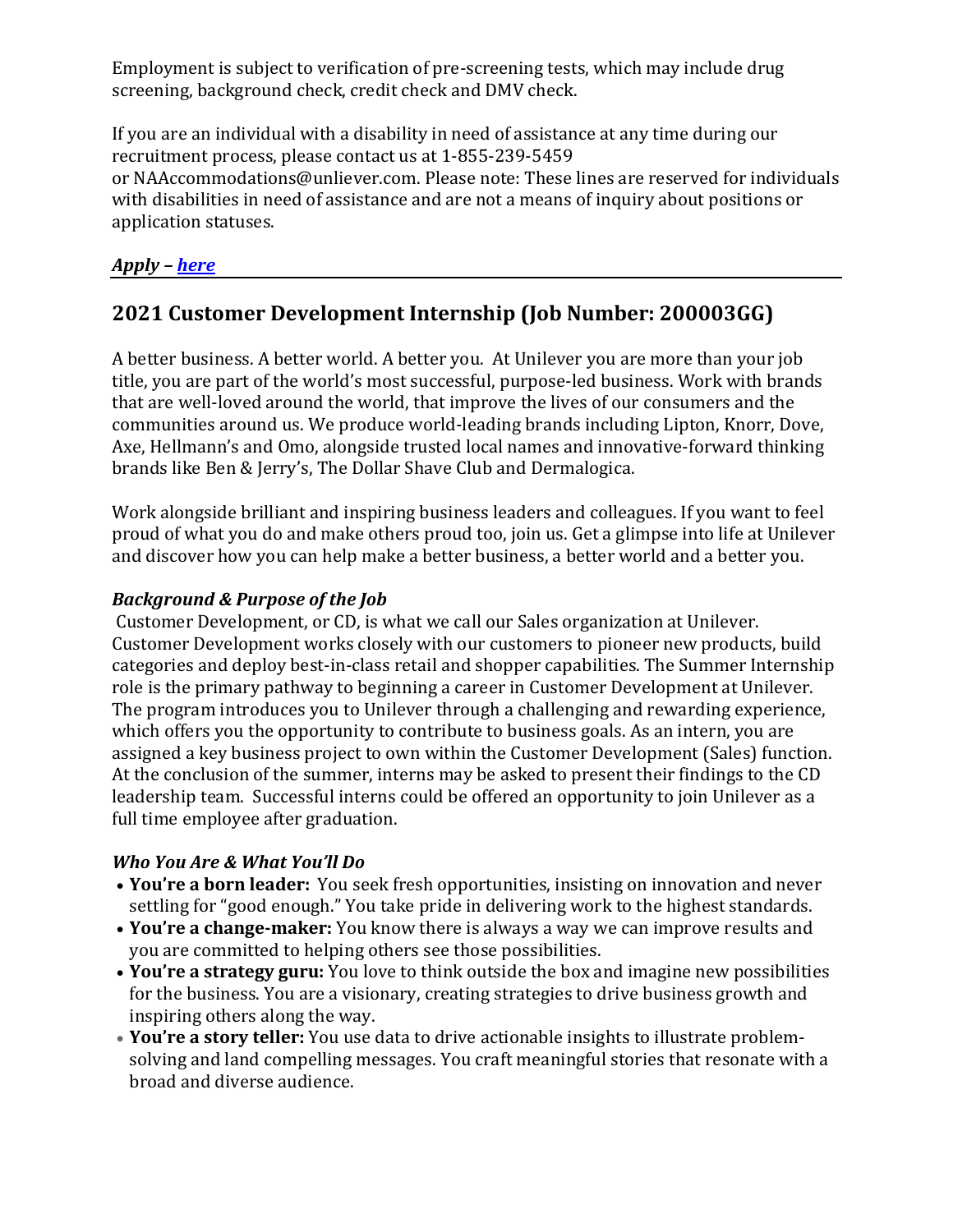• **You love to win, and have fun doing it:** You believe in taking the lead in the marketplace versus following. You have a positive attitude about the company's future and a passion for winning.

In Customer Development, teams are dedicated to one or more key customers (i.e. WalMart, Target, CVS), brands, or product categories. You will have an opportunity to develop proficiency in managing data using both Unilever systems as well as external Customer systems (i.e. Nielsen, AMPS planning tool, Hyperion/Merlin sales reporting systems, etc). These positions involve a high level of customer service and follow up in order to effectively meet the needs of both the internal and external customer base – interaction with multiple touch points internally and externally.

# *What You'll Need To Succeed*

Current college Junior level pursuing Bachelor's degree in business, marketing, or other. The ideal candidate will need to possess strong leadership competencies, and strong team and analytical skills; strategic thinking skills; initiative and enthusiasm for work in a fast moving, dynamic environment; the ability to communicate effectively, especially as part of a team; ability to be creative; and the ability to understand complex business issues and demonstrate consumer empathy. Cumulative GPA of 3.0 or higher. Ability to relocate and willingness to work at CD office locations across the US.

Life at Unilever is a lot of fun – just like our application process! Check out what you'll experience when you apply for one of our internships or co-ops:

- **Application -** Start by completing our simple online application.  You can import your details from your LinkedIn profile to speed up the process.  You can only apply to one function, so carefully consider which role you would like to pursue before applying.
- **Assessment -** After your application, if you meet the basic requirements, we'll invite you to participate in a series of fun games that looks at different cognitive, emotional, and social traits.  This will help us find the best fit for you and you will receive personalized feedback after completing the games.
- **Digital Interview –** Upon successful completion of the assessment, you will be invited to participate in a digital interview where you can solve real-world problems using Unilever scenarios.  This will give you insight into our company culture and how we do business.  The interview is split into two parts – three short hypothetical questions followed by a business case.  You can record and complete your video anytime, anywhere.  All you need is a computer or mobile device with access to video recording (usually standard in most devices) and a stable internet connection.
- **Discovery Center –** Once the interview is complete, we'll invite our top matches to our offices in the Greater New York City or Toronto areas (depending on which job you applied for) for a truly immersive experience.  You'll get to experience a number of exciting activities and projects along with your peers, meet our leaders, and receive personalized coaching and feedback.  The exercises are designed around a real business case study, enabling us to tap into your potential while giving you further insight into what it's really like to work at Unilever.
- Please add careers@unilever.com to your safe senders list, and ensure your mobile phone number is correctly entered in your application.  Please check your spam folder if you are expecting communication